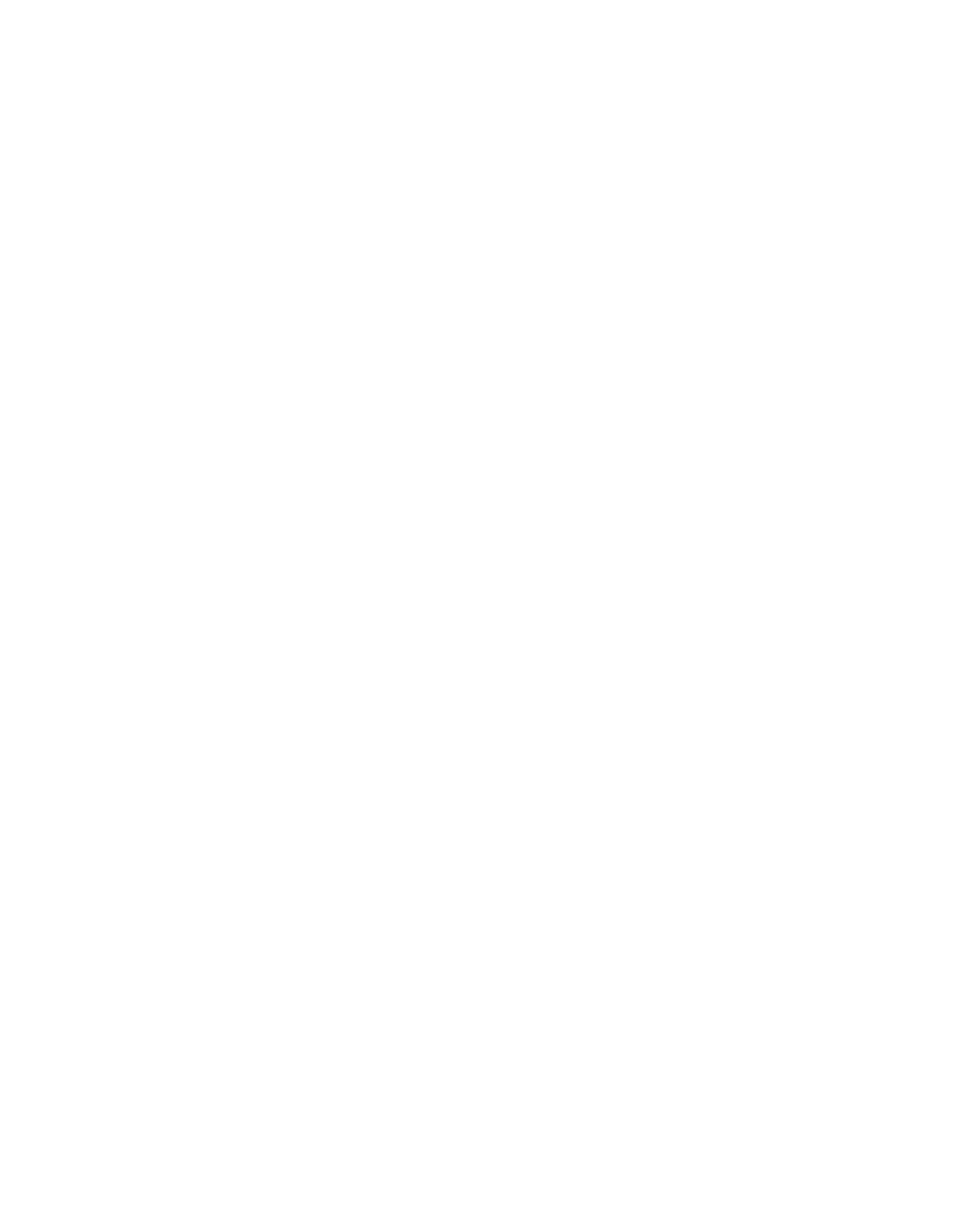# **Contents**

# **(I) Glossary**

## **Introduction**

- (II) Panel membership<br>(III) Review Progress
- **Review Progress**
- $(IV)$  Terms of reference
- $\overline{(V)}$  Interim nature of the report

# **Key Findings**

# **Recommendations**

# **1. Background**

# **2. Experian**

- 
- 2.1 **Background to the reports**<br>2.2 The original Experian repo The original Experian report
- 2.3 Sparks commentary
	- 2.3.1 Floorspace<br>2.3.2 Market size
	- **Market size**
- 
- 2.4 Experian conclusions 2.4.1 Experian calculations<br>2.4.2 Experian recommend
	- **Experian recommendations**
- $\frac{2.5}{2.5.1}$  The Panel's conclusions on the Experian report 2.5.1
	- Experian attainment of goals

# **3. Competition**

- $\frac{3.1}{3.1.1}$  The price of food in Jersey<br>3.1.1 Comparative spend
	- $\frac{3.1.1}{3.1.2}$  Comparative spend
	- Cheaper food
- 3.2 Competition and the UK multiples
	- 3.2.1 The Isle of Man situation
- 3.3 The Jersey Competition Regulatory Authority

# **4. Secondary benefits of local operators**

- 4.1 Centralisation of services
- 4.2 Local products

# **5. Retail Framework**

- 5.1 Relationship to the Experian reports
	- 5.1.1 Floorspace<br>5.1.2 Market size
	- Market size
	- 5.1.3 Conclusions
- 5.2 Effects of the Retail Framework
	- 5.2.1 Applications

# **6.**

**APPENDICES......................................................................................................................**

- 6.1 APPENDIX 1 Examples of Retail Classifications
- 6.2 APPENDIX 2 Call for evidence
- 6.3 APPENDIX 3 Public Hearings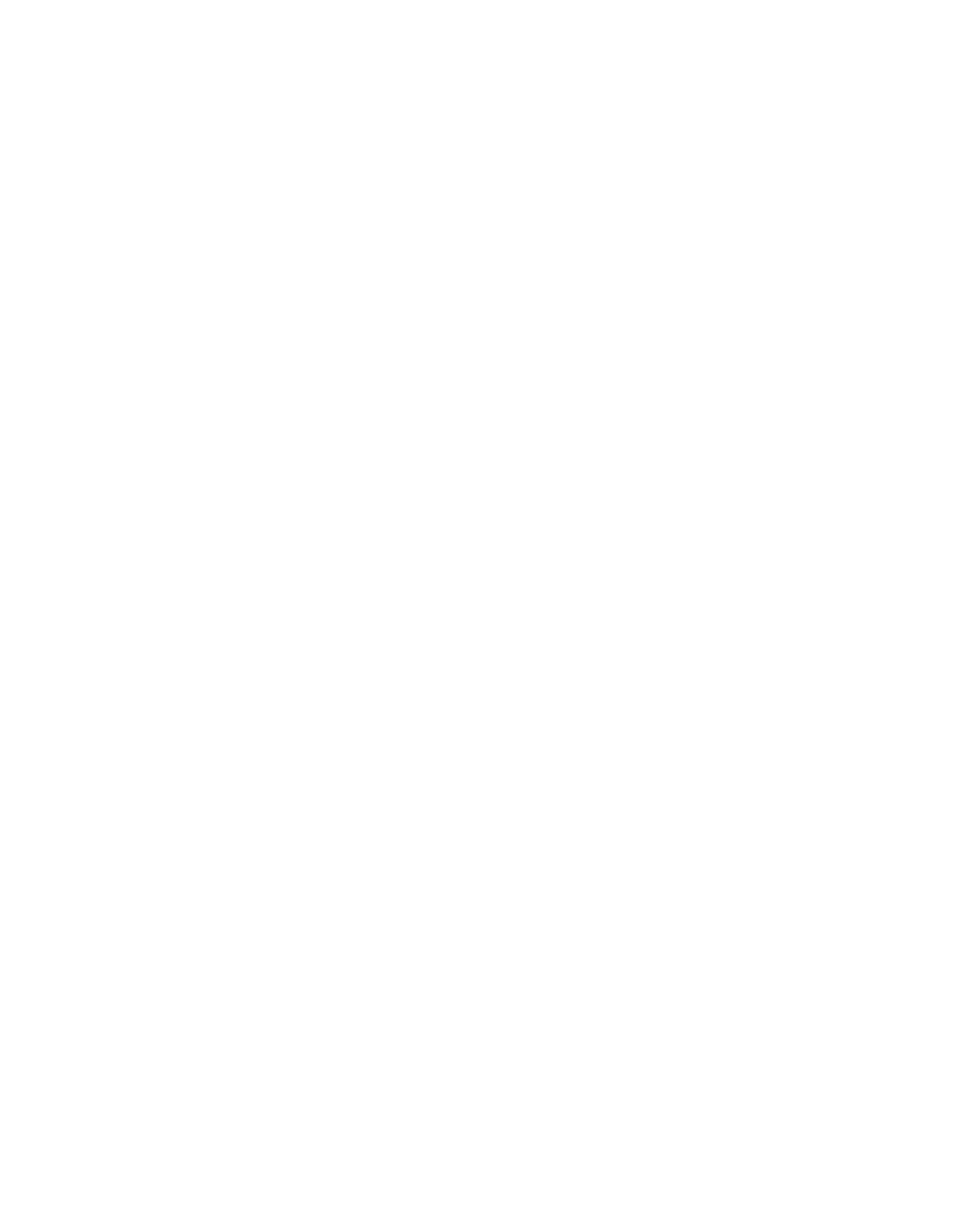# **(I) Glossary**

#### **General terms**

**CIT** - Channel Island Traders

**Co-Op** - Co-Operative Society Limited (Channel Islands)

**EDD** - Economic Development Department

**EDM** - Economic Development Minister

**EGP** - Economic Growth Plan

**ft2 or sq ft** – measurements in square feet

**GVA** – 'Gross Value Added', is measure of the value of for the Island. It is essentially the sum of wages and salaries and company profits.

**HES** - Household Expenditure Survey

**JCOC** – Jersey Chamber of Commerce

**JCRA** - Jersey Competition Regulatory Authority

**NEF** - New Economic Foundation, an independent 'think-and-do tank'. Its stated aim is 'to improve quality of life by promoting innovative solutions that challenge mainstream thinking on economic, environment and social issues'.

**Quintile** – a statistical term referring to the portion of a frequency distribution containing one fifth of the total sample.

**RPI** - Retail Price Index, a year-on-year measure of the price of goods overall or in certain sectors

**RUD** - Regulation of Undertakings and Development

#### **Technical terms for this review**

**Experian Property Consultancy** – the firm engaged by the Economic Development Department to produce the original and revised Experian reports.

**The original Experian report**– the original consultant's report commissioned by the Economic Development Department to asses the amount of retail floorspace in Jersey and its performance, and to make recommendations as to future development. Published June 2005.

**The revised Experian report** – the revised version of the consultant's report amended in light of the comments of the Jersey Chamber of Commerce's adviser, Professor Leigh Sparks. Published December 2005.

**GOAD** – a system for calculating retail floorspace based on surveyors estimates, working from ordnance survey area calculations.

**Multiple** – a retailer with more than one retail premises. Channel Island Traders is a local multiple, Tesco is a UK multiple.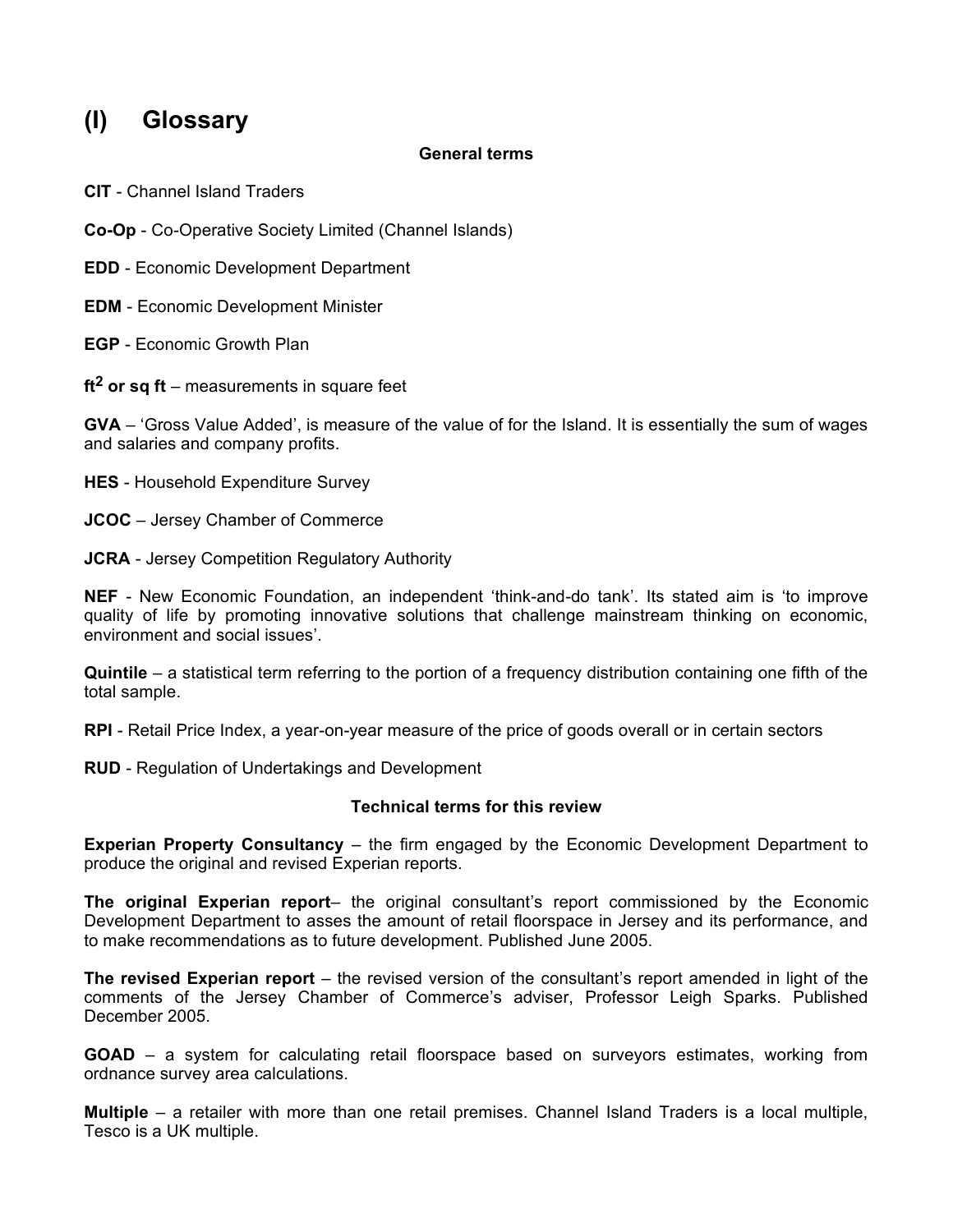**Retail Framework** – 'A Framework for Managing the Development of the Retail Sector in Jersey'. A policy intended to advise the Planning and Environment Minister and the Economic Development Minister on 'the approach that should be taken in managing the development of the retail sector in Jersey'.

**Retail space types-** (see Appendix 4 for detailed list of goods in each category)

**Bulky comparison retail space** – DIY, electrical, furniture/carpets

**Clothing footwear** – clothing and footwear

**Convenience retail space** – supermarkets and food stores

**Non-bulky comparison** – books, toys, sports and leisure goods

**Sparks Commentary** – 'A Commentary on the Experian Report "Assessment of Jersey's Retail Sector", submitted to the Jersey Chamber of Commerce by Professor Leigh Sparks of the Institute for Retail Studies, University of Stirling, October 2005.

**Sparks Further Commentary** - 'Further Commentary on the Retail Sector in Jersey', submitted to the Jersey Chamber of Commerce by Professor Leigh Sparks of the Institute for Retail Studies, University of Stirling, December 2006.

**Symbol Groups** - an independent retailer that is effectively a member of a larger organisation known as a "symbol group operator" (such as Spar). Also known as 'fascia groups'.

**Tiers**- classification of retailers by size of overall operation

 **First Tier** – In the UK -Tesco, Asda, Sainsbury's, Morrisons/Safeway. Jersey has no indigenous First Tier multiple.

**Second Tier** - In the UK - Marks & Spencer, Somerfield /Kwik Save, Waitrose, Iceland, Budgens, Netto, Lidl, Aldi. In Jersey Channel Island Traders and the Co-Op.

 **Third Tier** - In the UK - Co-op, Symbol Groups, Independents. In Jersey the Spar franchise and independent stores.

(Note that the Co-Op is often counted separately as a second tier multiple in the Jersey context.)

**Undertrading/Overtrading** – Retail space that is generating too little trade per square foot is referred to as 'undertrading', and this suggests that the market is weak and shops will be making too little profit per square foot. Retail space that is generating too much trade per square foot is referred to as 'overtrading', and this indicates that shops have too much business, and are making exceptional profits.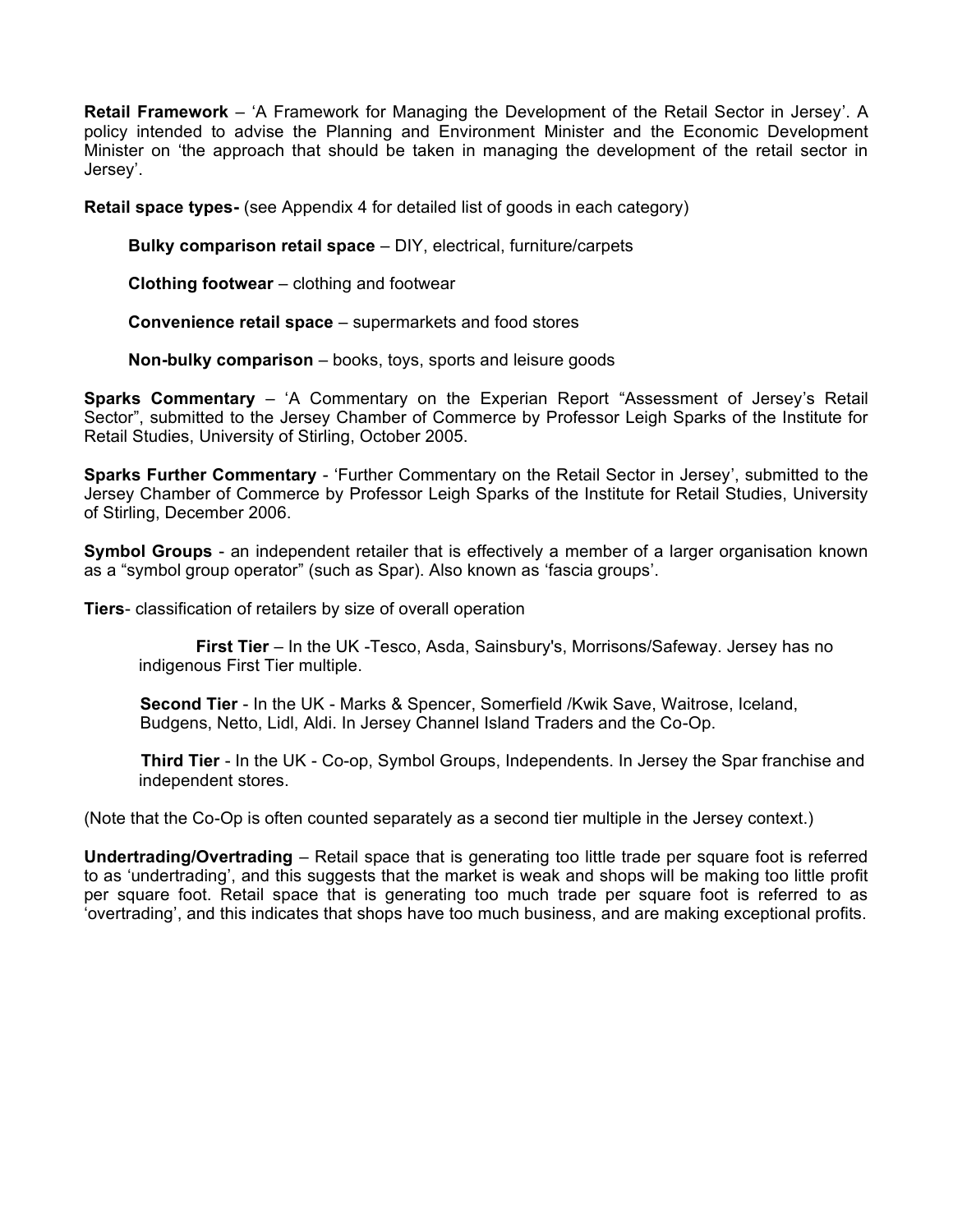# **Introduction**

## **(II) Panel membership**

The Economic Affairs Scrutiny Panel is constituted as follows-

Deputy Geoff Southern (Chairman) Deputy Alan Breckon (Vice-Chairman) Connétable Mike Jackson Deputy Judy Martin Deputy Kevin Lewis

Deputy Breckon did not take part in the review but instead gave evidence to the Panel as Chairman of the Consumer Council.

## **(III) Review Progress**

This review began on 29th January 2007, after the Panel was made aware of concerns over the Minister's Retail Framework. Public Hearings were held on 21st and 22nd February. The report was presented to the States on 27th April 2007.

#### **(IV) Terms of reference**

 To examine the methodology and conclusions of the Experian Retail Assessment, in light of the differing views of the Chamber of Commerce.

 To assess the impact of a new chain supermarket retailer on the Island's retail sector and consumers in light of competition issues, pricing policies and the experience of other jurisdictions.

 To assess, and consult with all stakeholders on, the impact of increased retail space on the town centre and other areas.

 To examine any further issues related to the Retail Strategy which may arise in the course of the Scrutiny review that the Panel considers relevant.

#### **(V) Interim nature of the report**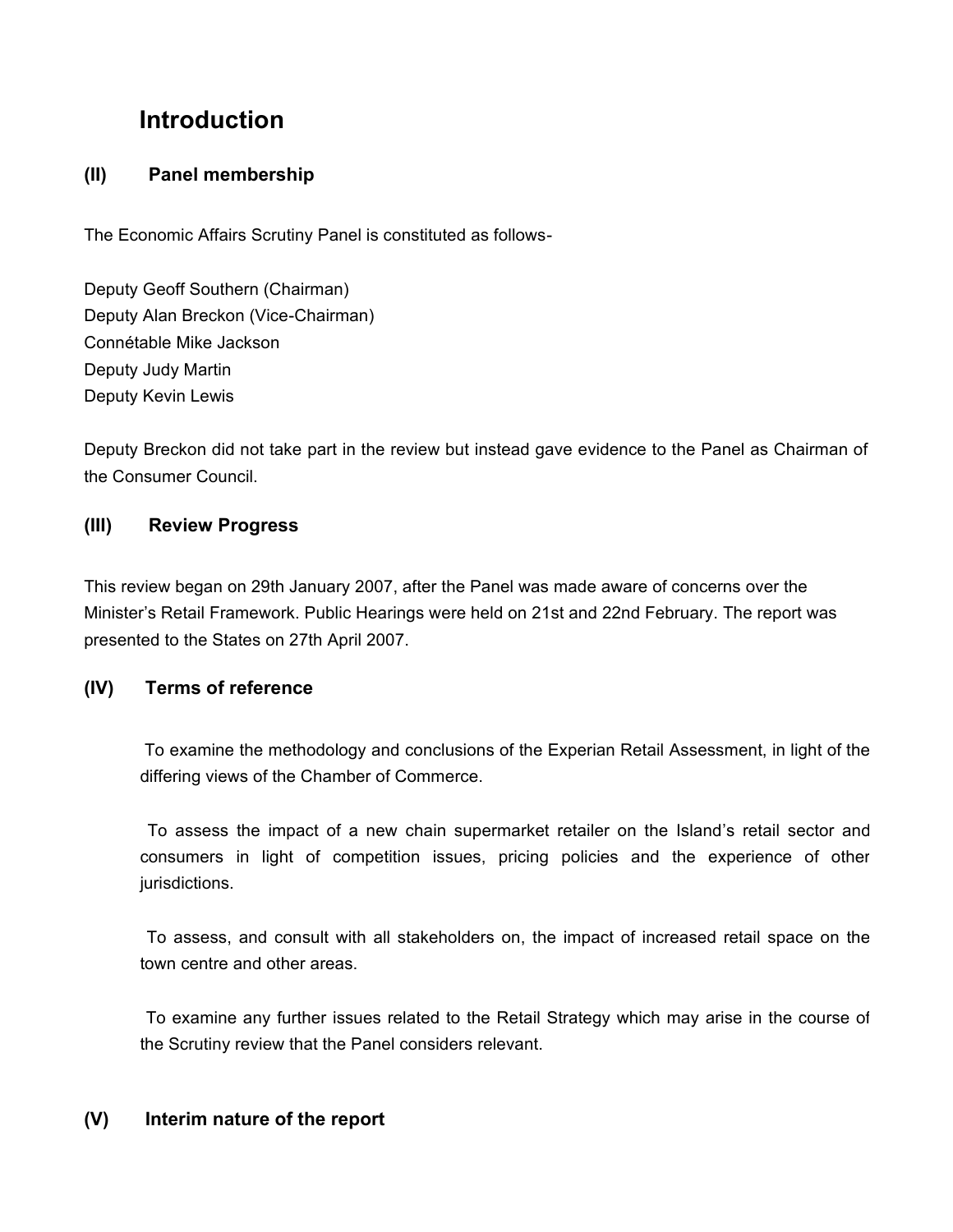The Panel had originally intended to complete this report for presentation to the States on or before 5th April 2007. The unavoidable absence from the Island of the Economic Development Minister has meant that the report has instead been published at an interim stage.

This report only addresses aspects of terms of reference 1 and 2. The Panel will publish a further report to examine the potential impact on existing businesses of new entrants into the retail market, in particular with respect to plans for St. Helier and the siting of a possible new UK multiple.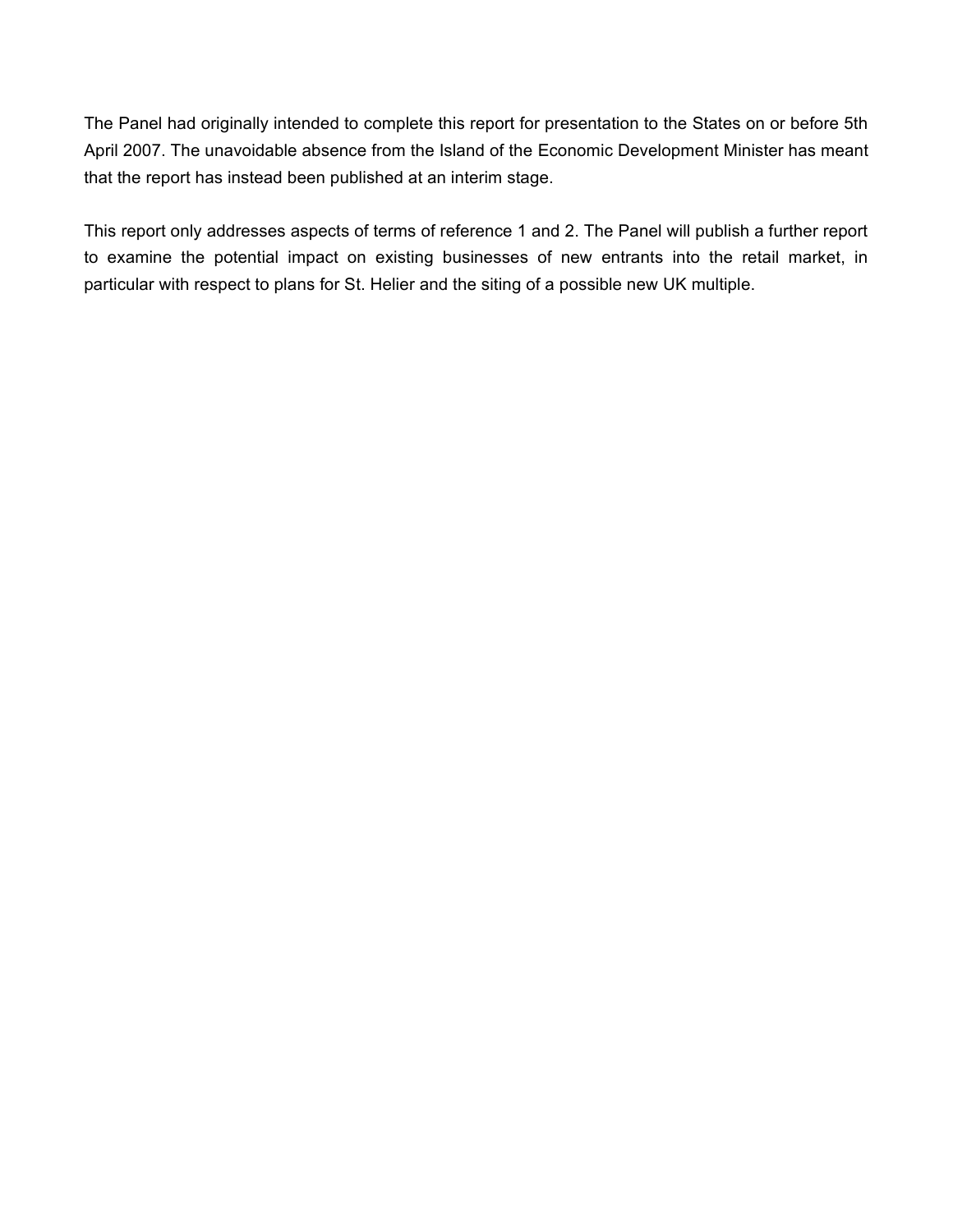# **Key Findings**

 The Experian report was so fundamentally flawed as to be "unfit for purpose". The figure produced for 'overtrading' in Jersey's convenience retail sector was 45% greater than is justified by the evidence.

 The assumption that the arrival of a UK or European multiple will produce an increase in competition and a decrease in food prices ignores many of the factors operating in the Jersey market, namely:-

- $\circ$  The structure of retail trade
- $\circ$  Regional price variations
- o Increased labour costs
- $\circ$  Comparison with the Isle of Man

 Every pound spent at a locally-owned retailer is more beneficial to Jersey in economic terms than one spent at a UK multiple would be, in that

- $\circ$  Locally grown or supplied products are likely to be replaced by products from elsewhere.
- $\circ$  Centralisation of services will result in services being sourced nationally rather than locally.

 The Panel finds that the Economic Development Department's Retail Strategy remains overreliant on the flawed data of the Experian report.

 The recommendations for retail growth contained in the Retail Strategy, despite being scaled down from those proposed by Experian, and supposedly incremental in nature, retain the potential to have a significant detrimental effect on the retail economy.

# **Recommendations**

Given the cumulative defects in the analysis that has lead to the Retail Framework the Panel recommends that the Economic Development Minister suspends any action based on the strategy until he has fully re-examined the guidelines in the light of accurate data and reported his findings to the **States**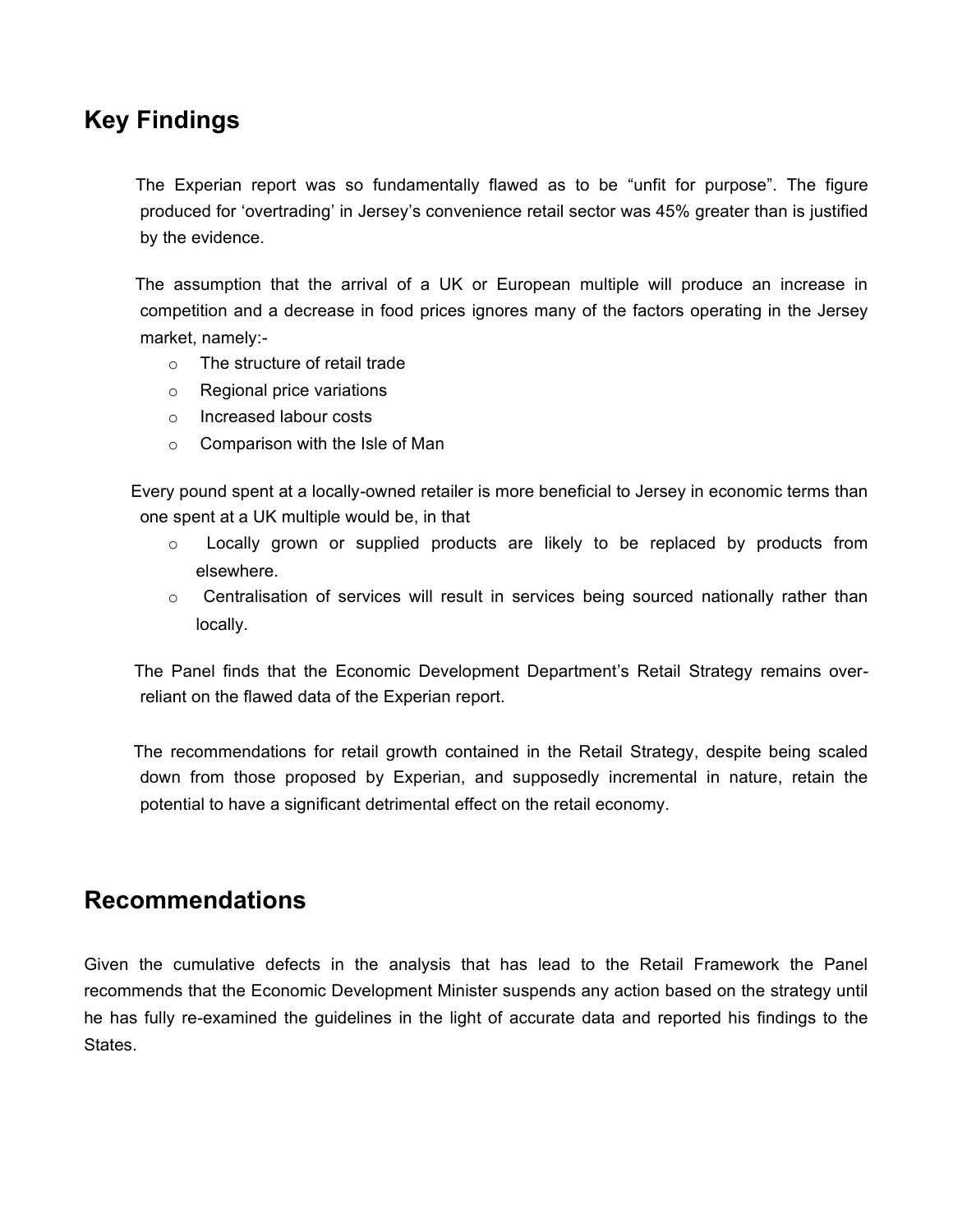# **1. Background**

The intention of the Panel in producing this report is to analyse the effectiveness of the Economic Development Department's Retail Framework, and to attempt to asses the intentional and unintentional consequences of its implementation, against the background of the Economic Development Department's policies and responsibilities.

The Retail Framework is a policy document, and as such reflects the aims of the Economic Development Department, the primary goal of which is to grow the Jersey economy by at least 2% above inflation every year. The Economic Development Department intend to achieve this by job and wealth creation on one hand and lowering inflation on the other.

The Retail Framework offers guidance to the Economic Development Minister and the Planning and Environment Minister in respect of the maximum amount of retail space that should be permitted in the Island prior to the next review. The Retail Framework has concluded that significant additional space can be constructed with positive overall effects.

The Panel has attempted to determine if the Retail Framework will damage local businesses, lower prices to the consumer, or both. It has also examined the assumptions on which the policy is based.

The Panel was alerted to the concerns of numerous bodies representing businesses in the Island, and by evidence that suggested that best value for consumers might not lie in unbridled competition.

The terms of reference reflect that fact that the Retail Framework followed a report by Experian Property Consultancy, engaged by the Economic Development Department to determine the retail situation in the Island. Concerns were raised after an analysis of the Experian report by Professor Leigh Sparks of the University of Stirling, an expert engaged by the Jersey Chamber of Commerce. The Experian report is analysed in Section 2.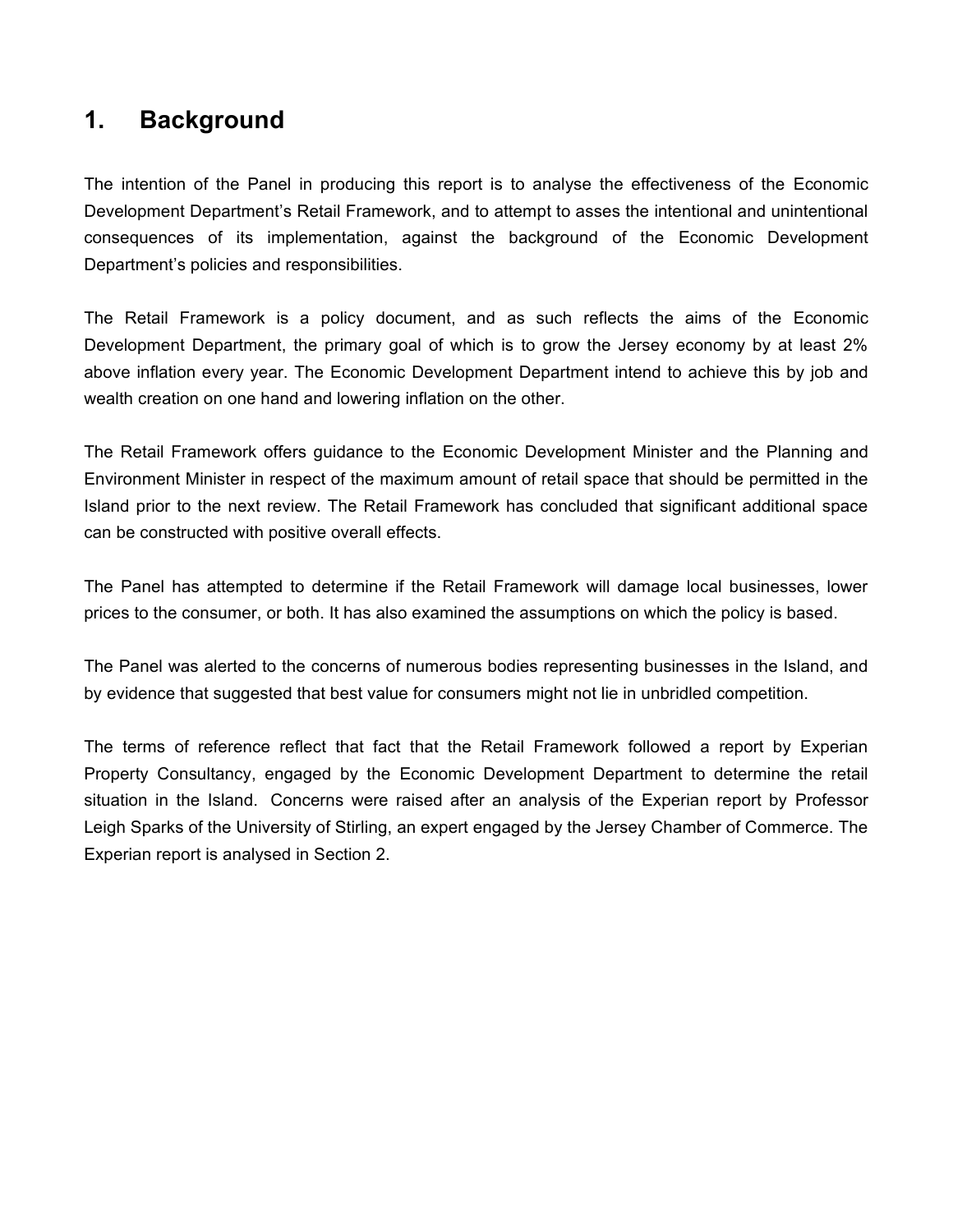# **2. Experian**

#### **2.1 Background to the reports**

The Experian report was commissioned by the former Economic Development Committee in 2004, at a cost of £62,500, and was intended to assess the level of retail space in Jersey, the total expenditure on-Island, and by combining these, to calculate the level of annual expenditure per square foot of retail space (sq ft). It was fully entitled 'Assessment of Jersey's Retail Sector – A consultancy paper prepared by Experian Property Consultancy - June 2005'.

The Department was made aware of serious concerns regarding the validity and accuracy of the Experian report by the Jersey Chamber of Commerce (JCOC), which represents the business community in Jersey.

JCOC responded by commissioning a review by Professor Leigh Sparks into the Island's retail capacity. His report 'A Commentary on the Experian report "Assessment of Jersey's retail sector" was submitted to the JCOC in October 2005, suggesting that many of the assumptions of the Experian report were flawed and that the conclusions were drawn from inaccurate evidence.

The Experian report was republished in December 2005 under the same title with significant changes to the assumptions and to some calculations, based on the evidence presented by Professor Sparks.

The Economic Development Department published its policy document 'A Framework for Managing the Development of the Retail Sector in Jersey' (the Retail Framework) in June 2006.

Professor Sparks then produced a second critique entitled 'Further Comments on the Retail Sector in Jersey' in December 2006, which analysed the revised Experian report as well as the Retail Framework.

Unlike the Experian report, the Retail Framework was not revised in the light of the data from Professor Sparks.

It appeared that there was significant support both at the time of publication and during the Panel's Public Hearings for the Chamber of Commerce's position that not only the original Experian report had been badly flawed, but also that the subsequent amendments made to the calculations had not resulted in any changes to the recommendations.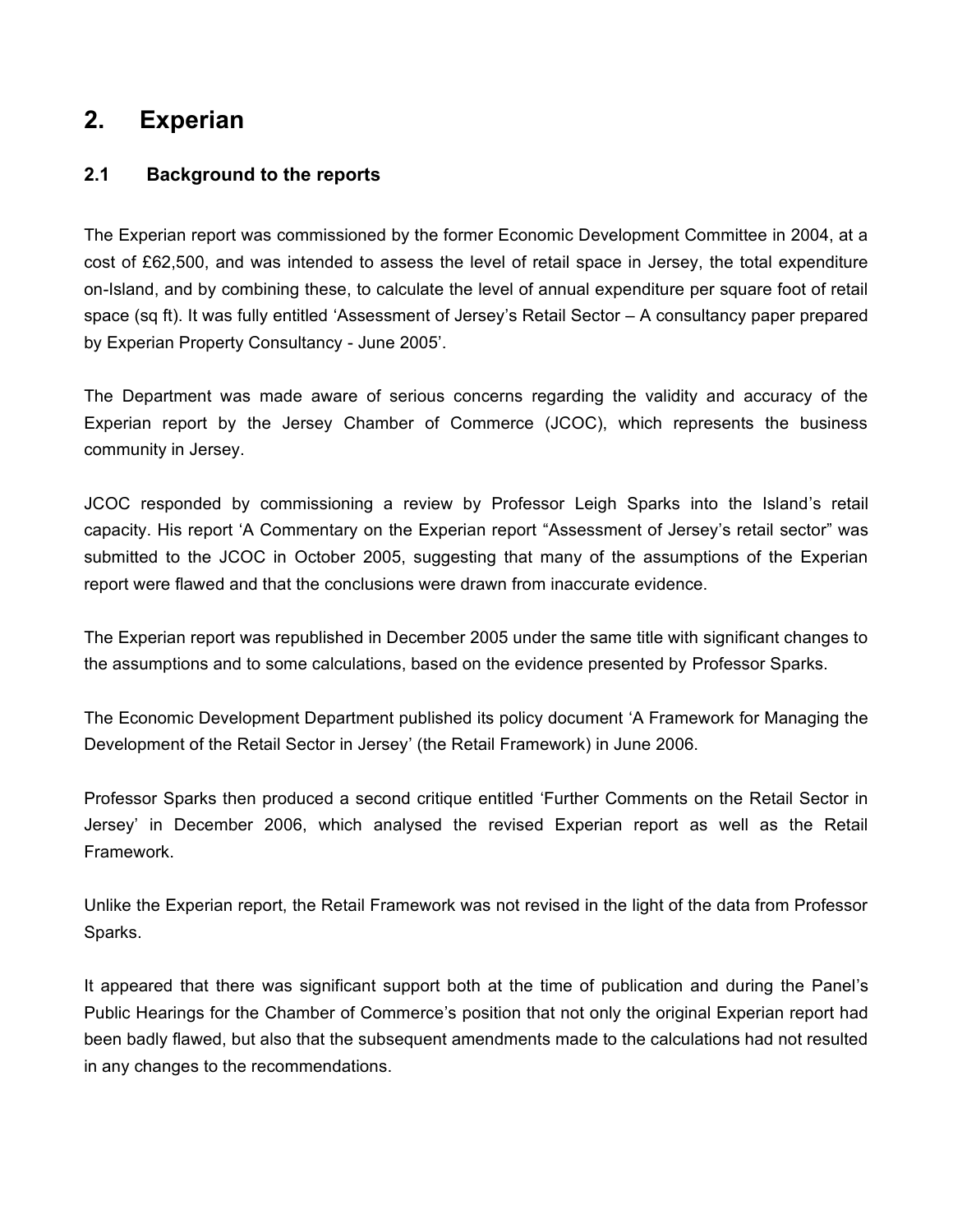#### **2.2 The original Experian report**

The Experian report was produced with the ultimate aim of providing an indication of how much trade was carried out in Jersey shops per square foot, per annum. This is a product of the size of the market and the amount of retail space available.

There is an ideal level of trading for all types of retail floorspace, which maximises the sales potential of any given premises but does not mean that shops are crammed and consumers suffer.

A situation in which too little trade per is generated per square foot is referred to as 'undertrading', and suggests that the market is weak and shops will be making too little profit per square foot. Too much trade per square foot of retail space is referred to as 'overtrading', and indicates that shops have too much business, and are making exceptional profits. In theory market forces should come into action, and new shops should open, although this is not always the case.

The original Experian report attempted to estimate the total market size (the amount of money spent in all shops in the island annually). It broke its estimates down into-

'Convenience' – i.e. supermarkets and food stores etc - £199.68 million

'Comparison' (excluding Bulky Goods) - i.e. books, toys, sports, leisure goods etc - £129.22 million

'Comparison' (Bulky Goods only) - i.e. DIY, electrical, furniture/carpets etc - £102.09 million

The total market size in Jersey was therefore calculated by Experian to be £430.99 million.

With the total market established, the Experian report then determined the amount of retail space available. This was based on calculations generated by Experian's GOAD system<sup>[1]</sup>, which is based on surveyors' estimates of retail space based on ordnance survey area calculations.

*"GOAD floorspace figures are based on Ordnance Survey surface area calculations and are expanded, where appropriate, to include multiple floors e.g. in department/variety stores such as Marks & Spencer, De Gruchy etc. Our approach is consistent across all GOAD plans." [2]*

As only St. Helier had initially been included in the GOAD data, Experian states that prior to the commencement of the study–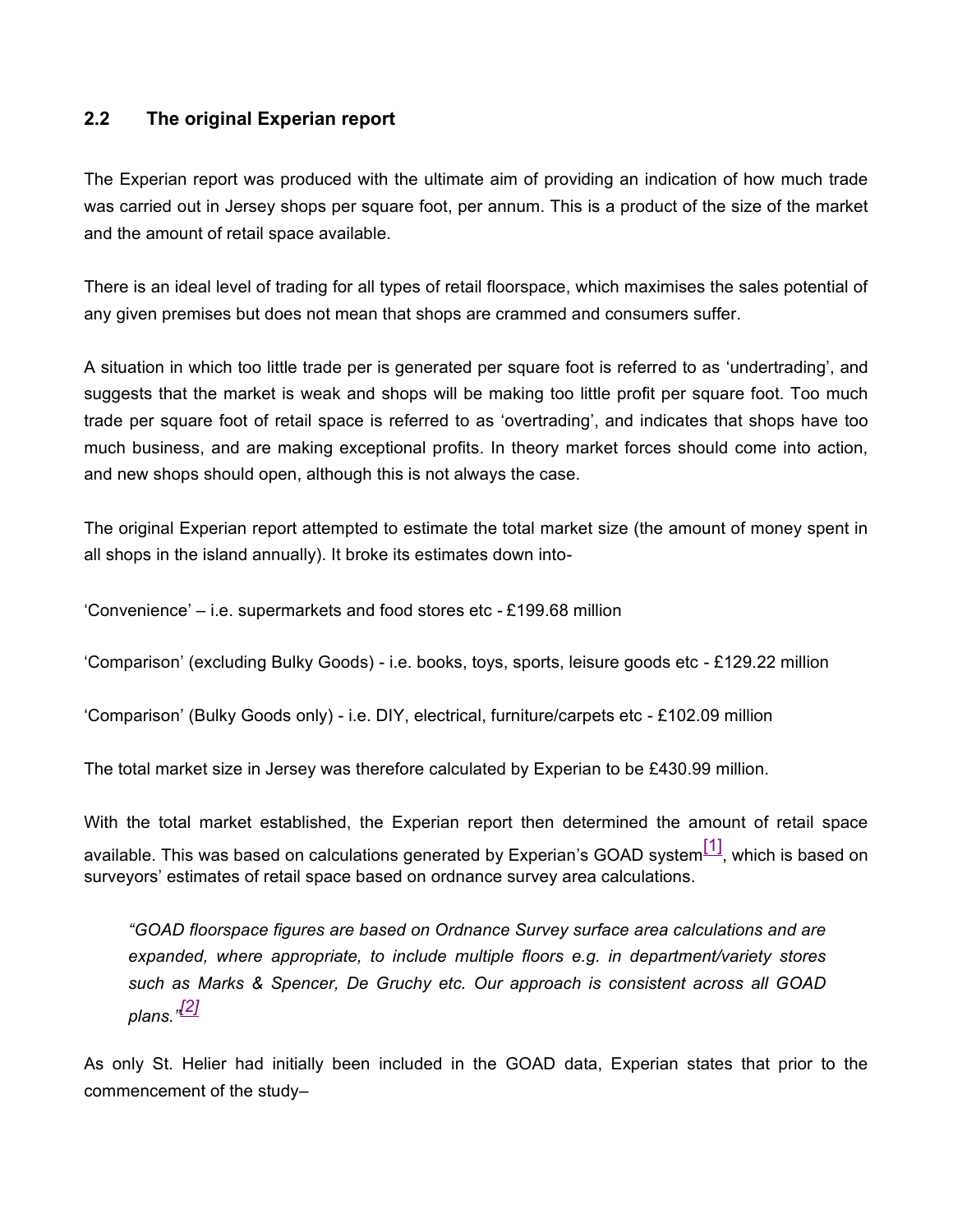*"Our team of GOAD surveyors have undertaken bespoke surveys of a number of smaller centres across the Island."* [3]

Experian estimated that there was a total of 1,272,000 square feet of retail space in Jersey, broken down as follows-

'Convenience'  $-305,000$  ft<sup>2</sup>

'Comparison' (excluding Bulky Goods) – 679,000 ft $^2$ 

'Comparison' (Bulky Goods only) – 288,000 ft<sup>2</sup>

By using the market size and the retail space to calculate the trading per square foot per annum in Jersey shops, the Experian report concluded that the businesses in Jersey were considerably overtrading, to the detriment of the customer. (See Section 2.3.2).

#### **2.3 Sparks commentary**

Professor Sparks analysed the original report, and concluded that it was not drawing on accurate information in many areas. He also noted some significant miscalculations in sections of the report that had nothing to do with faulty data, but were simply the result of errors in mathematical process.

Experian was made aware of the shortcomings of its report, and accordingly produced a revised report in December 2005. Many of the issues Professor Sparks raised, however, were not addressed by Experian and remained in the revised report, as detailed below.

#### **2.3.1 Floorspace**

Professor Sparks contacted retailers whose premises had been assessed by Experian to determine the actual retail floorspace of their stores. Based on this information, he identified the following incorrect floorspace assumptions<sup>[4]</sup>-

| Retailer                     |        | Experian Gross ft <sup>2</sup> | Experian <sup>[5]</sup><br>ft <sup>2</sup> | Net Retailer actual net $ft^2$ |            |        |
|------------------------------|--------|--------------------------------|--------------------------------------------|--------------------------------|------------|--------|
| Safeway                      |        |                                |                                            | 20,000                         | 16,000     | 14,600 |
| <b>Checkers (Red Houses)</b> |        |                                |                                            | $20,000+$                      | $16,000+$  | 20,000 |
| Checkers (St. Saviour)       |        |                                |                                            | 20,000 est                     | 16,000 est | 22,000 |
| $Co-Op$                      | Grande | Marché                         | (St.                                       | 25,000                         | 20,000     | 16,140 |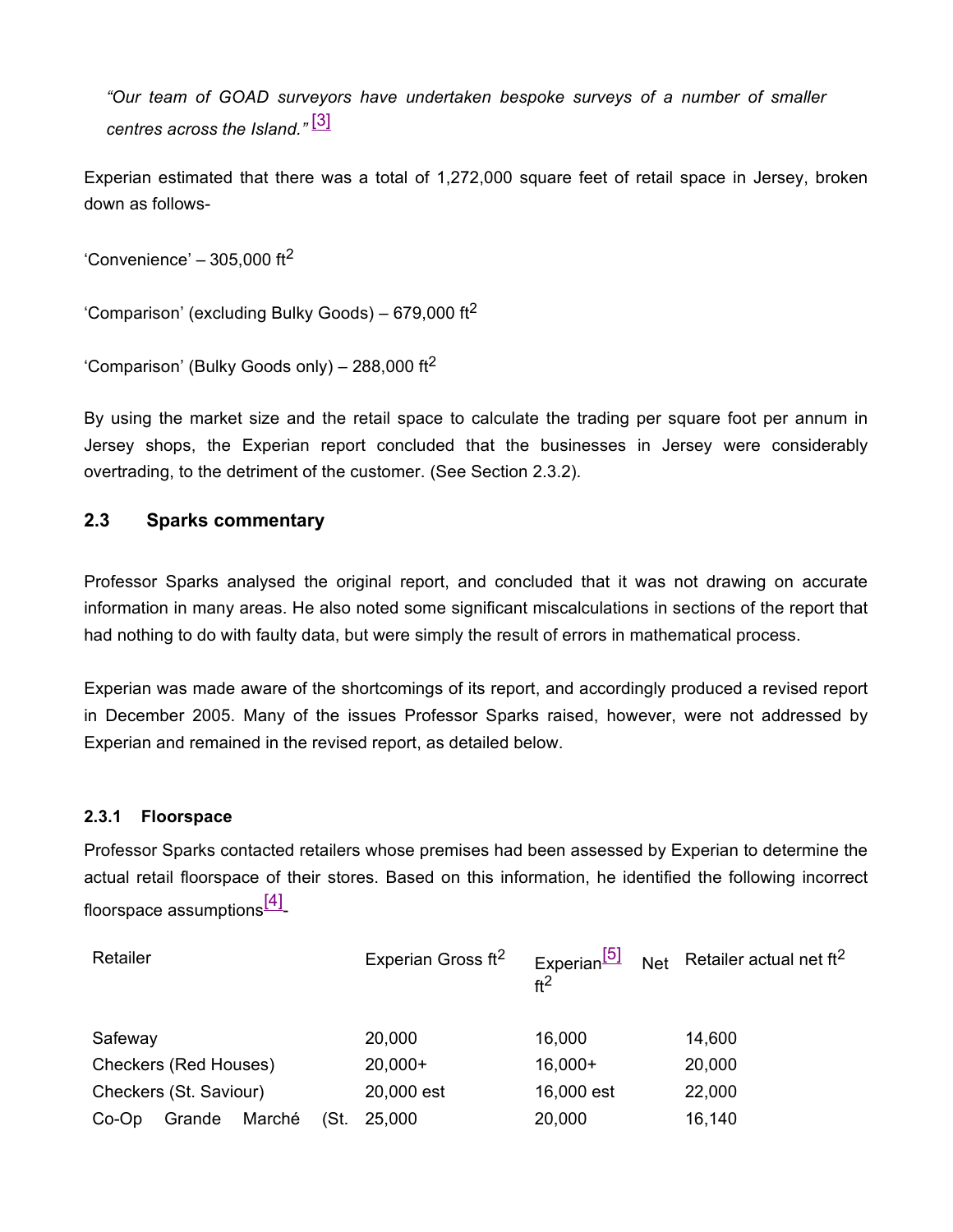| Peters) |  |                                     |            |         |
|---------|--|-------------------------------------|------------|---------|
|         |  | Co-Op Grande Marché (St. 25,000 est | 20,000 est | 28,620  |
| Helier) |  |                                     |            |         |
| Total   |  | 110,000                             | 88,000     | 101,360 |

This calculation (gross to net floorspace) is intended to estimate the difference between the overall size of a retailer and the amount of space that is available to actually sell products.

These results differ from the Sparks commentary as the Panel has applied the *revised*, as opposed to the *original* Experian ratio of gross to net floorspace (see below). This results in a 13% underestimation of the size of these retailers in the revised report, rather than a conservative 11% as Professor Sparks calculated.

There has been no attempt to amend this incorrect assumption in the revised Experian report, and it appears that exactly the same assumptions about floorspace have been made, and that the correct information provided by the retailers has been ignored.

Professor Sparks also noted some errors in the overall calculations of floorspace-

*"There is another peculiarity with the estimation of floorspace. Page 58 of the report says that Experian have converted gross floorspace to net floorspace at ratios of 1.2:1 (convenience) and 1.15:1 (comparison). However, if you do the calculation for the Experian data in Table 29, then the ratios they have used come out as 1.25:1 (convenience) and 1.175:1 (comparison). Or, to put it another way, the table understates the floorspace in these two categories (which of course exclude bulky goods as well) by c23,000 sq ft. This again inflates the Experian sales density calculations." [6]*

The revised Experian report, rather than change the figures which had originally been published, simply changed the assumptions of the ratio of gross to net retail space to match the figures. It modified the ratio to those which Professor Sparks had noted would make the final figures correct, 1 to 1.25 for convenience and 1 to 1.175 for comparison.

Additionally, the original Experian report claims that-

*"In the context of Jersey, our GOAD data suggests that there is not a single 'Large Superstore' in the Island. The five largest grocery stores (Fresh Food Grand Marché (St Peter), Grand Marché (St Saviour's Road), Safeway, Checkers (Red Houses), Checkers (Rue des Pres) all occupy around 20,000 – 30,000 sq ft gross, but none surpass the 25,000*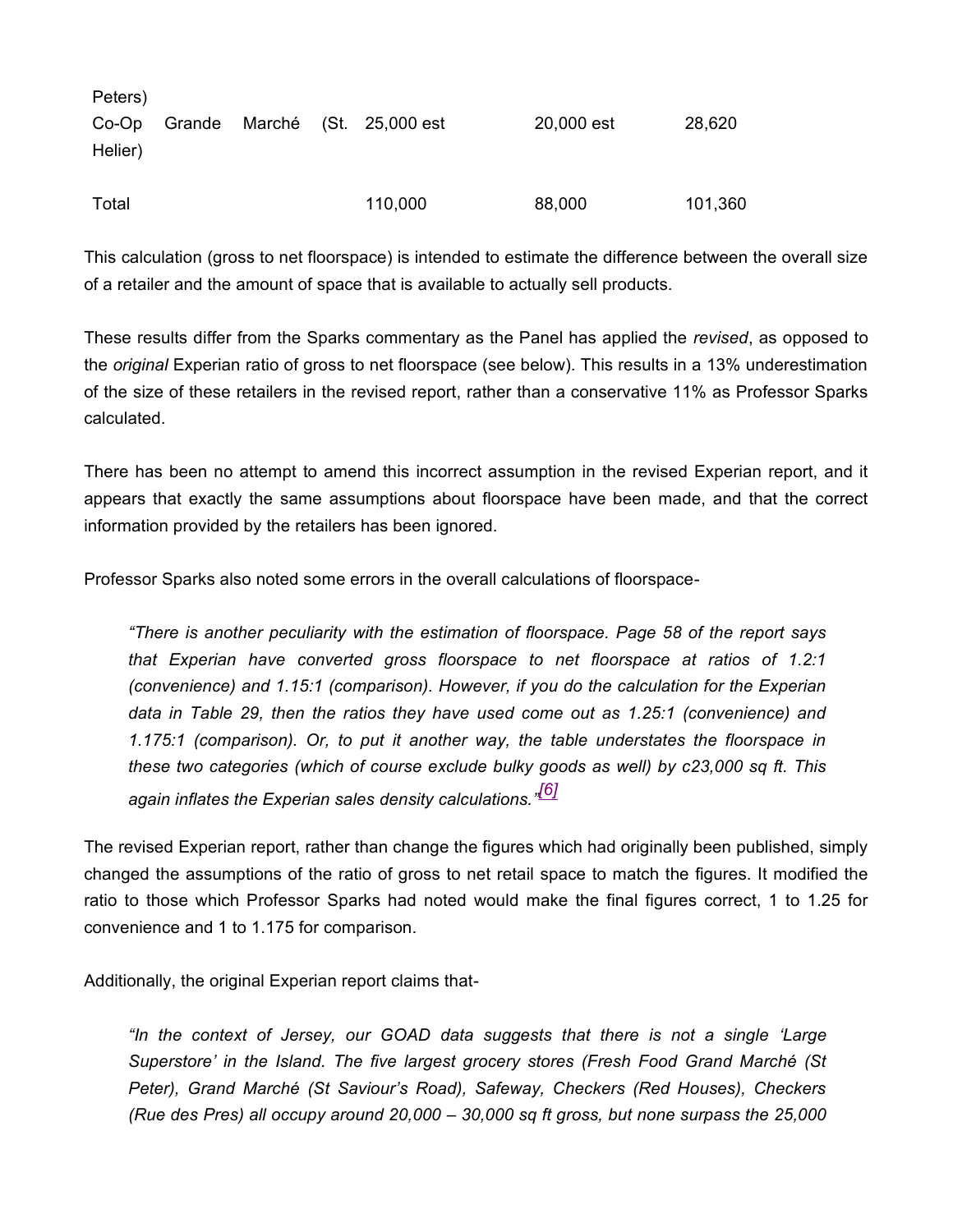# *sq ft net trading floorspace threshold." [7]*

This statement remains in the revised report despite the retailers, through Professor Sparks, providing information that, for instance, the Co-Op Grande Marché in St. Helier has 28,620 square feet of net convenience retail space, and was therefore above the threshold.

Overall, the Panel does not consider that the floorspace assumptions have been corrected in light of the work of Professor Sparks in conjunction with the relevant retailers. They are therefore inaccurate and distort upwards the level of retail sales per square foot, thereby providing spurious evidence in favour of increased retail space.

#### **2.3.2 Market size**

Apart from the available floorspace, the other element in the calculation of trading density is the size of the market.

Experian used the most up-to-date information available, the Household Expenditure Survey published by the Statistics Unit in 2001. Due to the complexity and size of the study, the Statistics Unit had begun collecting the data several years earlier, and the survey was actually comprised of data from 1998/99.

The head of the Unit had this to say about the use of that data-

*"At the time that Experian started work in late 2004 and throughout 2005 we were actually still collecting data* [for the 2004/05 Household Expenditure Survey] *and as such could give them on firm date as to when we would be publishing the HES . In that situation the only data they could use was the 1998/99 HES." [8]*

Experian weighted to the data to reflect household expenditure in 2005. The report states-

*"We believe the figures we have derived for Jersey to be the most robust possible. We are conscious that the spend figures refer to 2004, yet we have used household figures for 2001. However, unless there has been a massive proliferation of new households over the last three years, any distortion to the spend estimates is likely to be negligible." [9]*

This is in fact incorrect as the data actually dates from 1998/99. Nevertheless it was updated and the derived figures used to calculate the size of the market in Jersey. Professor Sparks has made the relevant calculations based on the most recent and accurate data-

Market Size Comparisons<sup>[10]</sup>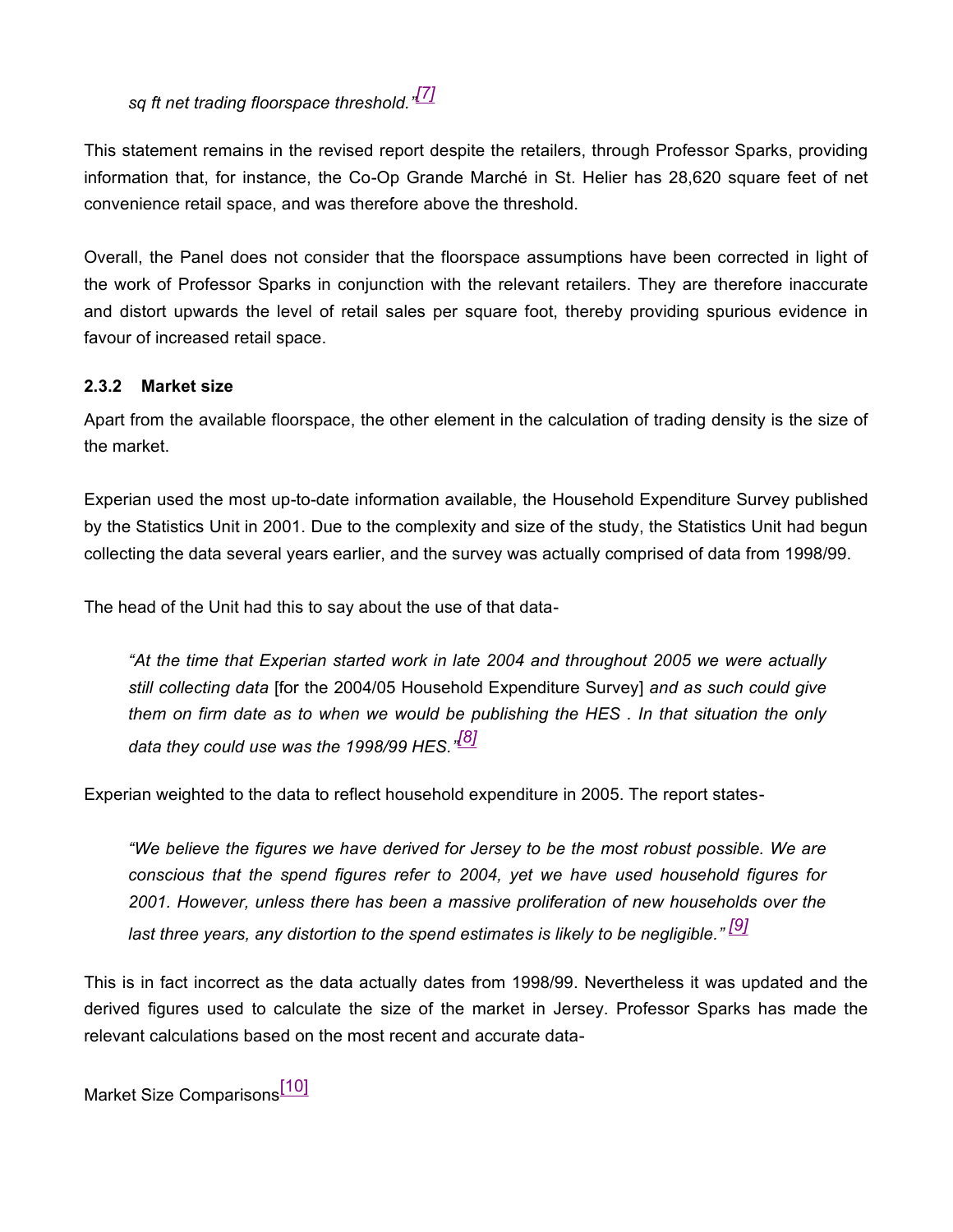|                                                                 | Experian | <b>HES 2004/5</b> | % Difference |
|-----------------------------------------------------------------|----------|-------------------|--------------|
| Convenience Retail Market                                       | £199.68m | £144.05m          | $-27.9\%$    |
| <b>Comparison Retail Market</b><br>(excluding Bulky Goods)      | £129.22m | £112.43m          | $-13.0\%$    |
| <b>Comparison Retail Market</b><br>(Bulky Goods only)           | £102.09m | £107.81m          | $+5.6%$      |
| <b>Total Retail Market Size</b><br>(excluding tourist spending) | £430.99m | £364.29m          | $-15.5\%$    |

Professor Sparks notes of these figures that-

*"The figures are obviously dramatically different. This is particularly the case for convenience retailing, over which there has been most discussion about the need for further floorspace."* [11]

In light of the above the Panel is surprised that the Retail Framework should state that the Experian report has '*no changes to the data on the convenience side*', [12] and that '*the approach used in both Experian's reports to estimate capacity needs is consistent*', [13] when the figure in both Experian report are simply wrong. The market assumptions are inaccurate and distort upwards the level of retail sales per square foot, thereby providing spurious evidence in favour of increased retail space.

#### **2.4 Experian conclusions**

Both Experian reports concluded that shops in Jersey were overtrading, and recommended that new retail space be developed in order to bring the level of trading closer to 'benchmark levels'.

#### **2.4.1 Experian calculations**

The Panel believes, given the difference between the estimated and actual size of the Jersey market, that overtrading is not occurring at nearly the level suggested by Experian, if at all. The Panel has examined the figures dealing with convenience retail market as an example of this.

Experian state in their report that the UK average sales convenience density is £681 per square foot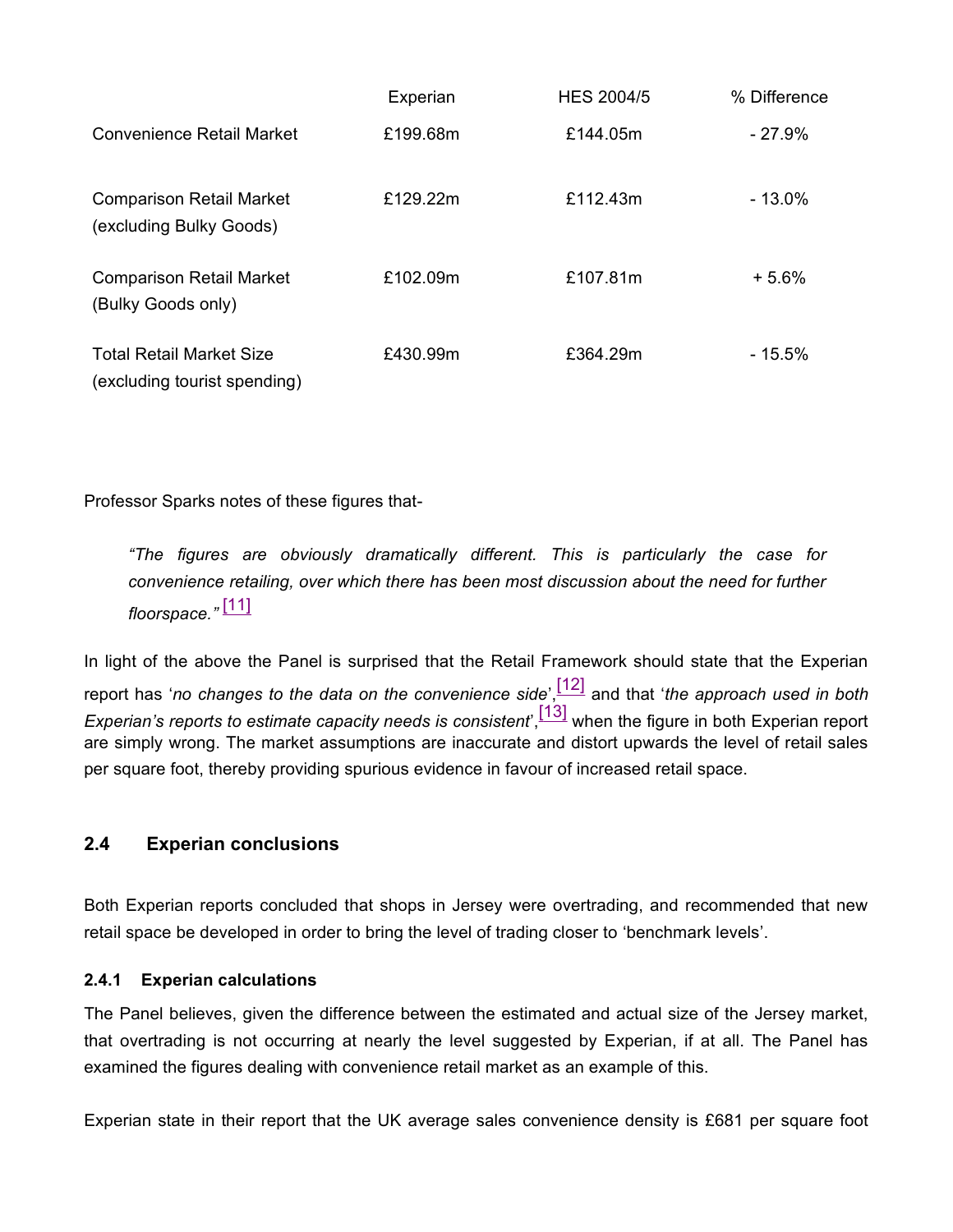per annum, and that this figure is £829 per square foot per annum in Jersey. This is based on an assumed convenience market size of £199.68m plus £11m estimated tourist convenience retail spend, divided by 244,400 (net) square feet of convenience retail space.

If the figure is recalculated with the correct size of the Jersey convenience market, £144.05m plus £11m estimated tourist convenience retail spend, divided by 244,400 (net) square feet of convenience retail space, the result is £634 per square foot per annum, 6% less than the UK average benchmark of £681.

Experian note that the UK benchmark might even be lower-

*"Adjusting the UK average (£681 sq ft) to exclude 'Superstores', we would expect Jersey's convenience densities to be around the £550 - £600 sq ft mark … Jersey is not far from achieving superstore-style densities, without having a single superstore in the Island … Either prices are massively inflated in Jersey or the convenience floorspace is overtrading." [14]*

Experian class a 'superstore' as a retail outlet over 25,000 net square feet, so this statement is in itself erroneous as the Co-Op Grande Marché would fit the description. Nevertheless, by this estimate, were prices in Jersey 6% higher than the UK average, the floorspace would not be overtrading by any criteria that Experian set.

That prices are higher in Jersey is not in doubt, but to state that they are 'massively inflated' is misleading as it takes not account of labour and other costs as discussed in Section 3.1.2. Therefore, by Experian's calculations, if the correct market figure is used there will be no evidence of overtrading in the convenience market.

#### **2.4.2 Experian recommendations**

The Panel was seriously concerned when its attention was drawn to the recommendations of the two reports, and the evidence on which they were based-

Experian 1 states that "*the Island requires 'a 'bare minimum' of 100,000 sq ft of new floorspace, with 125,000 sq ft still a 'comfortable target*". [15] It bases this assumption on an (incorrect) calculation that Jersey retail space is "*around £150 per sq ft (35%) higher than benchmark figures for the UK retail sector as a whole*." [16] (Panel emphasis.)

Experian 2 states that "*the Island requires 'a 'bare minimum' of 100,000 sq ft of new floorspace, with 125,000 sq ft still a 'comfortable target*". [17]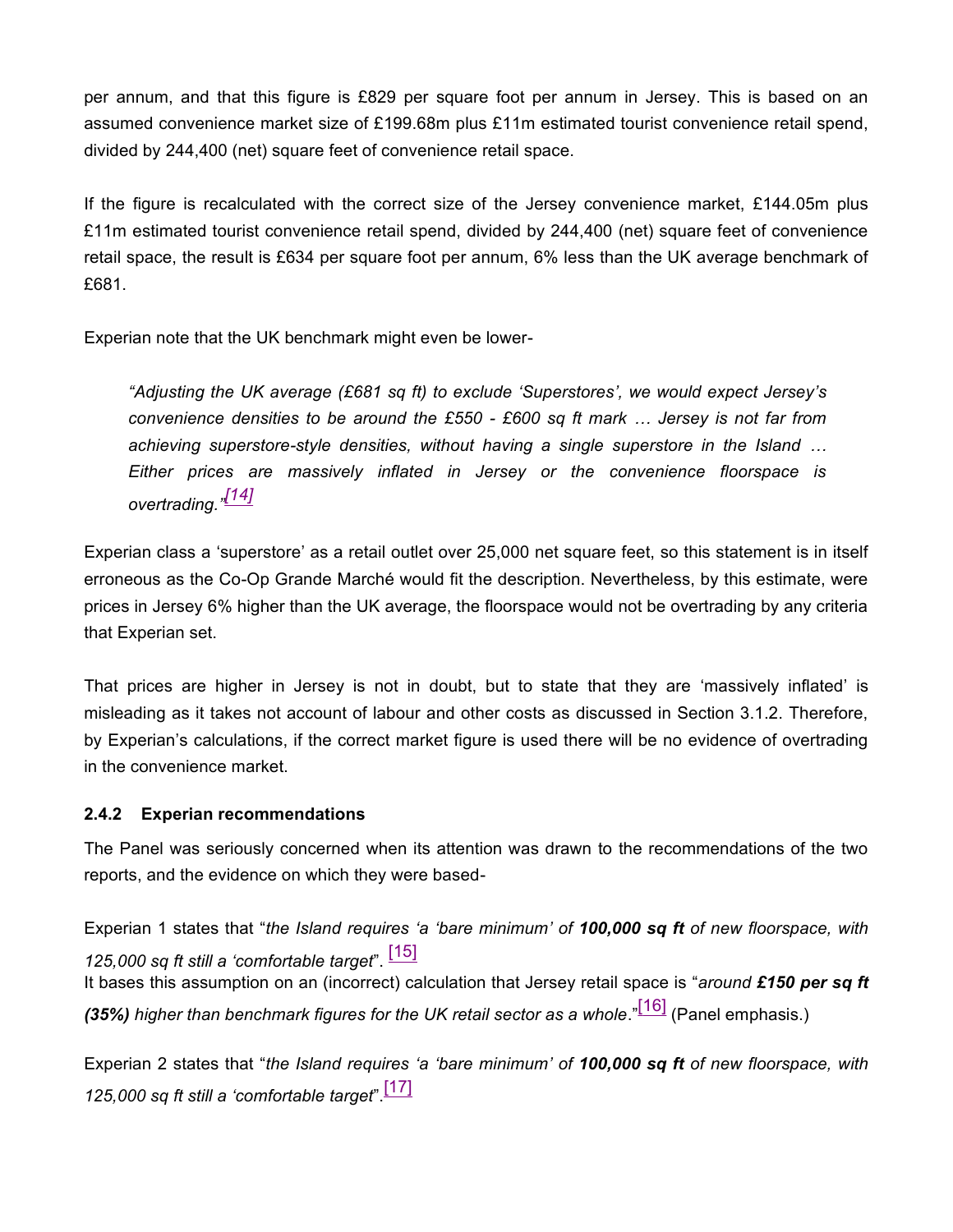It bases this assumption on an (amended) calculation that Jersey retail space is "*around £10 per sq ft* (2.5%) higher than benchmark figures for the UK retail sector as a whole.<sup>[18],</sup> (Panel emphasis.) The Panel notes that the levels of overtrading were modified by a factor of 15, but the conclusions remain identical.

Mr K. Keen responded to this anomaly at the public hearing-

*"Shops were not 35 per cent more busy than UK shops; they were 2½ per cent busier … you can see exactly what has happened. The reason was that they had counted the space incorrectly. They had missed out some space that was in their own report … the conclusions of the report, amazingly, from being 35 per cent overtrading to 2½ per cent overtrading were exactly the same.* [Experian claim that] *we still need another 100,000 square feet, 4 Grand Marchés more or less* [of convenience retail space]*, and we need another 150,000 square feet of non-food." [19]*

The Panel cannot understand how this conclusion can possibly remain the same. If the overtrading is decreased by a factor of 15, this must have an effect on the recommendations.

This concern has been voiced on a number of occasions during the course of the review, notably by representatives of the co-op at the Public Hearing on 21st February 2007-

*"Even though they did downgrade and correct some of the worst aberrations, they still, on much weaker data, arrived at the final conclusion and it really does beg the question: was the whole process constructed to a result that was predetermined rather than it being an objective analysis of the retail market that might guide government in terms of future policy?" [20]*

The Panel considers that a conclusion of 2.5% overtrading is well within the margins of error for a study of this type, and therefore challenges the recommendation that there is capacity for the proposed expansion.

If it had not been for the work carried out by Professor Sparks, at the cost of the Jersey Chamber of Commerce, the inaccuracies in the original report would have remained unchallenged.

The effect of the recommendations and figures contained in the Experian report on the Retail Framework are detailed in Section 5.1, as is the Economic Development Department's response to Professor Sparks.

#### **2.5 The Panel's conclusions on the Experian report**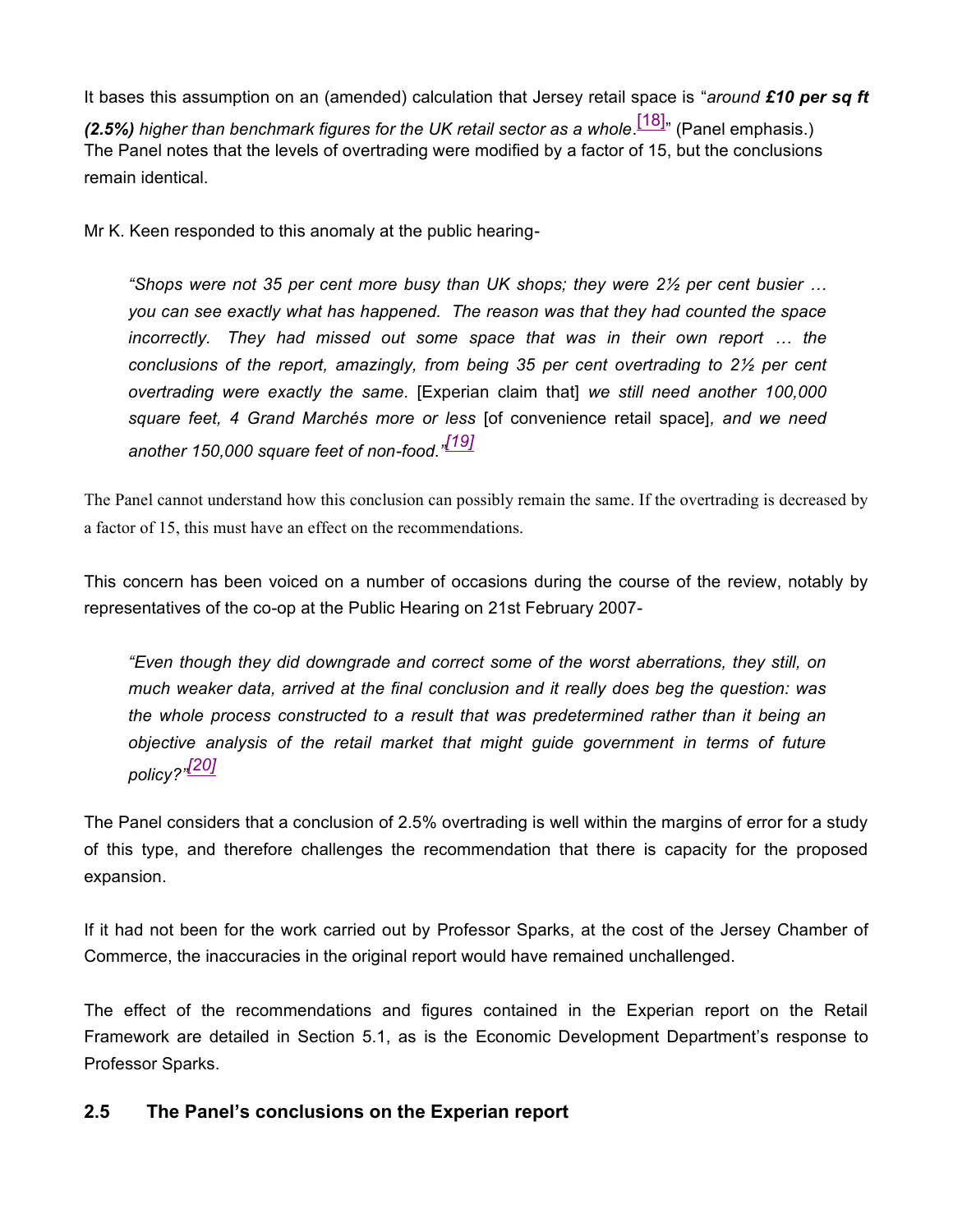#### **2.5.1 Experian attainment of goals**

The Experian report had four major goals-

*1. To provide a comprehensive overview of the current shopping dynamics in the Island (distinguishing between the convenience, comparison and bulky goods markets).*

The Panel considers that the report distinguished between the markets, but did not accurately determine their size absolutely or relative to one another. The size of retail market was initially stated to be £430.99m, £66.7m above the Household Expenditure Survey level of £364.29m. This gives an overall market miscalculation of 15.5%, with much greater variation within the sub-categories (i.e. a 27.9% miscalculation in the convenience retail market). Calculations in respect of the dynamics cannot therefore have been correct.

This criterion was not met by the initial or revised Experian reports.

*2. To undertake quantitative and qualitative appraisal of existing retail provision relative to expenditure levels and latent potential.*

The Panel believes that Experian underestimated the amount of retail space in the Island. In the original report their calculations did not conform to their stated assumptions, and although this was amended in the revised report, corrections to floorspace assumptions were not made despite numerous retailers providing information, through Professor Sparks, that the Experian estimates were incorrect.

These inaccuracies in the calculation of expenditure levels and floorspace compound each other, as the assumed retail space is too low and the assumed spend is too high. This gives an grossly inflated figure for sales densities.

This criterion was not met by the initial Experian report. Data provided from the Jersey Chamber of Commerce (at no cost to the taxpayer) would have allowed improvements to be made to the revised Experian report to meet this criterion, but was not included.

*3. To assess the Island's capacity to absorb additional retail floorspace at both commercially and economically viable levels.*

The Panel considers it self-evident that the Island's capacity cannot be estimated correctly on flawed data. As the revised Experian report has failed to correct numerous incorrect assumptions as detailed above, it cannot be a reliable estimation to inform policy.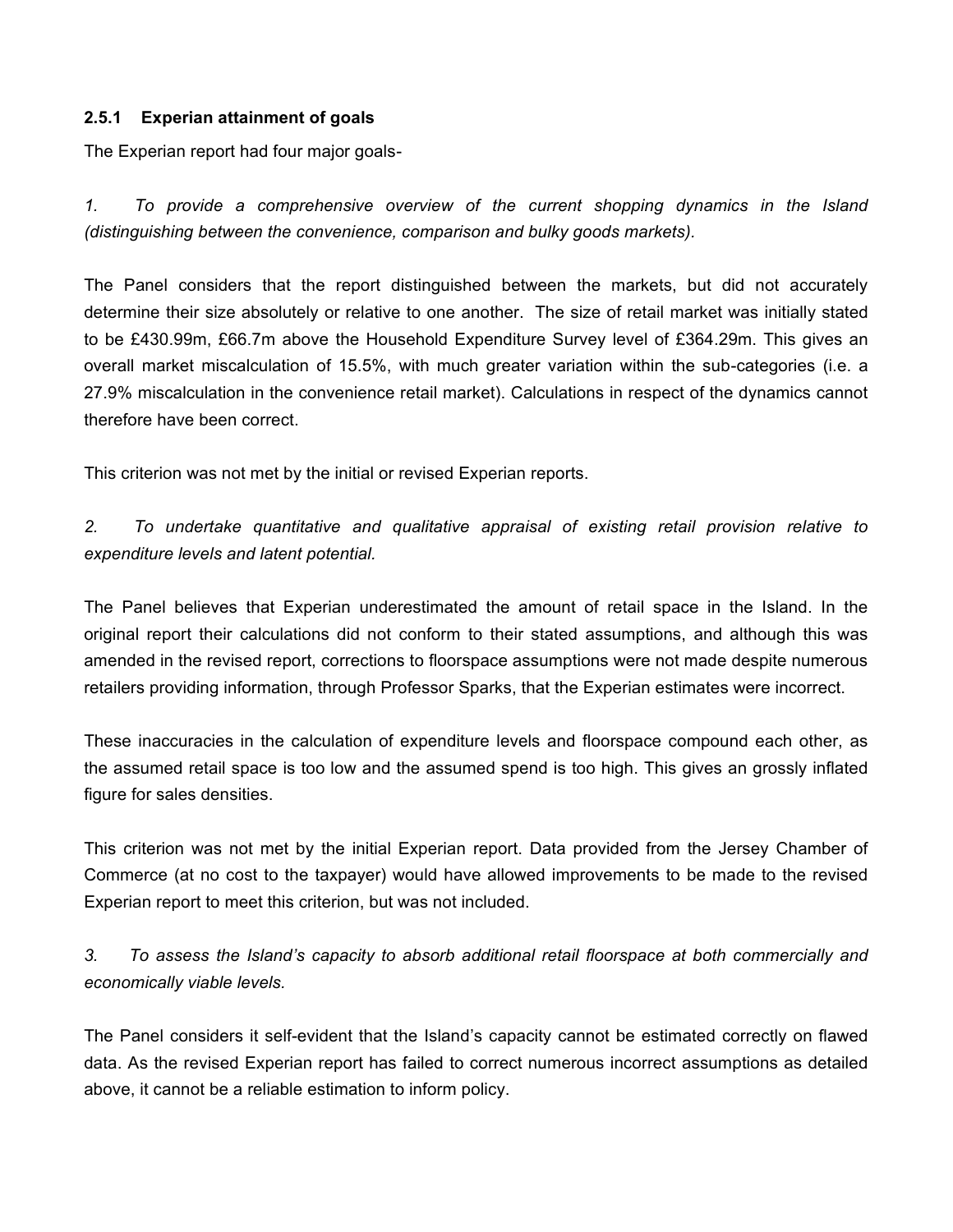This criterion was therefore not met by the initial or revised Experian reports.

#### *4. To explore this potential through a series of modelling scenarios.*

The Panel believes that the value of any model is limited by the accuracy of the data on which it is based. As the data input to the revised Experian report has been shown to be flawed, and the resulting assumption that the Island needs an additional 100,000 – 150,000 square feet of retail floorspace is therefore unreliable, there is little value modelling where to put this space.

Modelling scenarios were included in both Experian 1 and 2 but flawed data and stubbornly flawed assumptions render them useless in reality.

#### **Finding**

The Experian report was so fundamentally flawed as to be "unfit for purpose". The figure produced for 'overtrading' in Jersey's convenience retail sector was 45% greater than is justified by the evidence.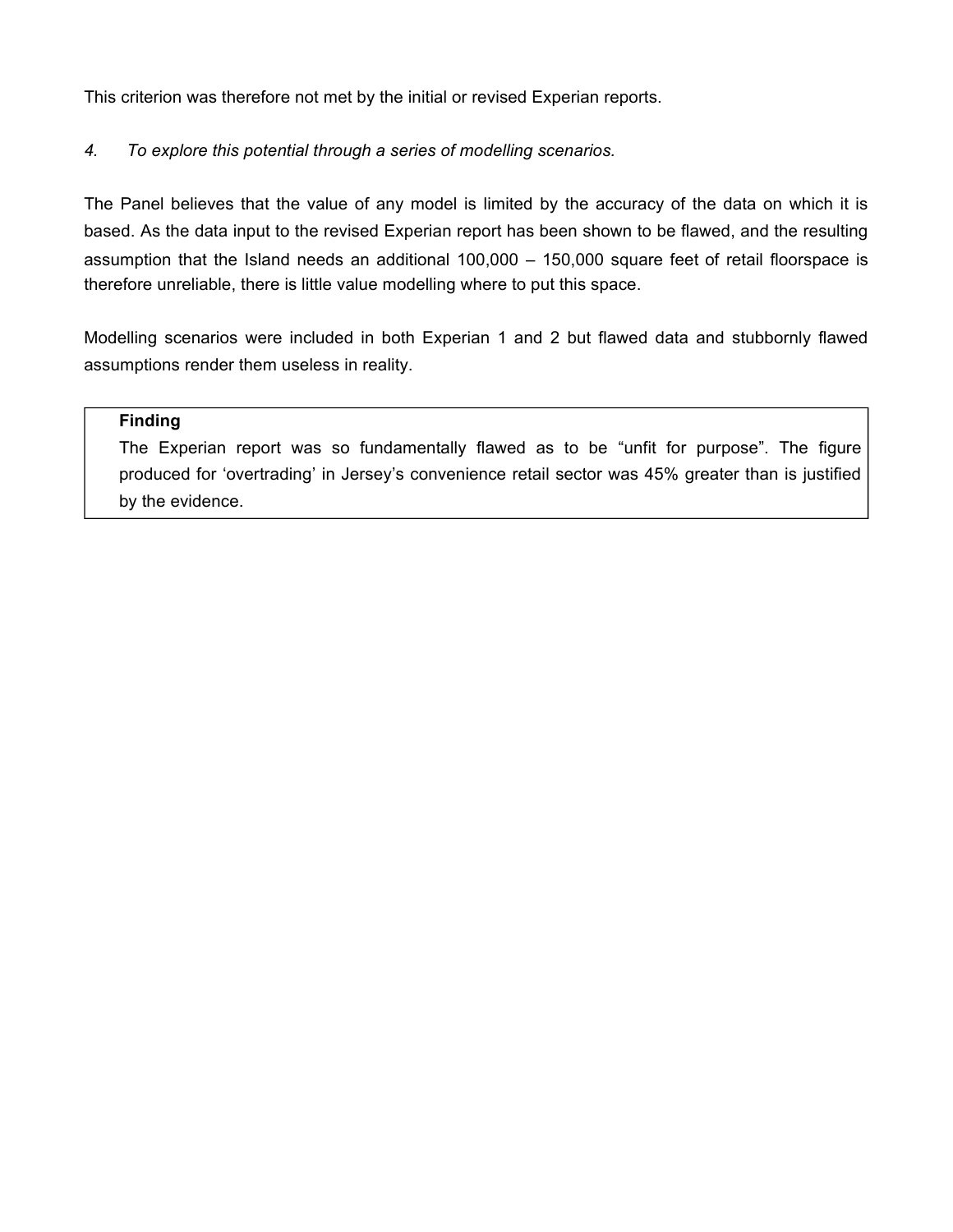# **3. Competition**

The Retail Framework is firmly based on the benefits of competition, and in particular notes the advantages of UK multiples over smaller businesses. The perceived benefits of a UK multiple are based on certain assumptions-

- (a) that food is too expensive in Jersey,
- (b) that food will be cheaper if a UK multiple enters the Island, and
- (c) that the market will improve and become more efficient and competitive if a UK multiple enters the Island.

The competitive situation in Jersey is, like many aspects of its retail environment, comparatively unusual in a UK context.

Jersey has two major retailers operating supermarkets, Channel Island Traders (CIT) and the Co-Operative Society Limited (Channel Islands) (Co-Op). Both are locally owned, with CIT shares mostly in the hands of Channels Island residents and the Co-Op shares being held by its customers.

Alongside the two major operators are smaller retailers such as the Spar franchise and numerous independent shops engaged in general retail or selling niche products.

The revised Experian report states that-

*"There are fundamental differences between the structures of the UK and Jersey convenience markets. On the mainland, the 'Big Four' (Tesco, Asda, Sainsbury's, Morrisons) constitute nearly 70% of the market – their corresponding share in Jersey (10%) has recently disappeared at a stroke, with ownership of Safeway passing to CIT. At the other end of the spectrum, the 'Third Tier' of retail companies (Co ops, Symbol Groups and Independents) make up just 9% of the UK market, compared with 51% in Jersey. This has a number of ramifications, especially in terms of average pricing." [21]*

The figure of 51% includes the Co-Op, although this is classed elsewhere in the Experian report as a separate multiple. It also includes 'symbol groups', which consist of independent retailers that are effectively members of a larger organisation known as a "symbol group operator" such as Spar. These are not included in the figure for totally independent retailers, which is 18.4% in Jersey compared to 3.8% in the UK.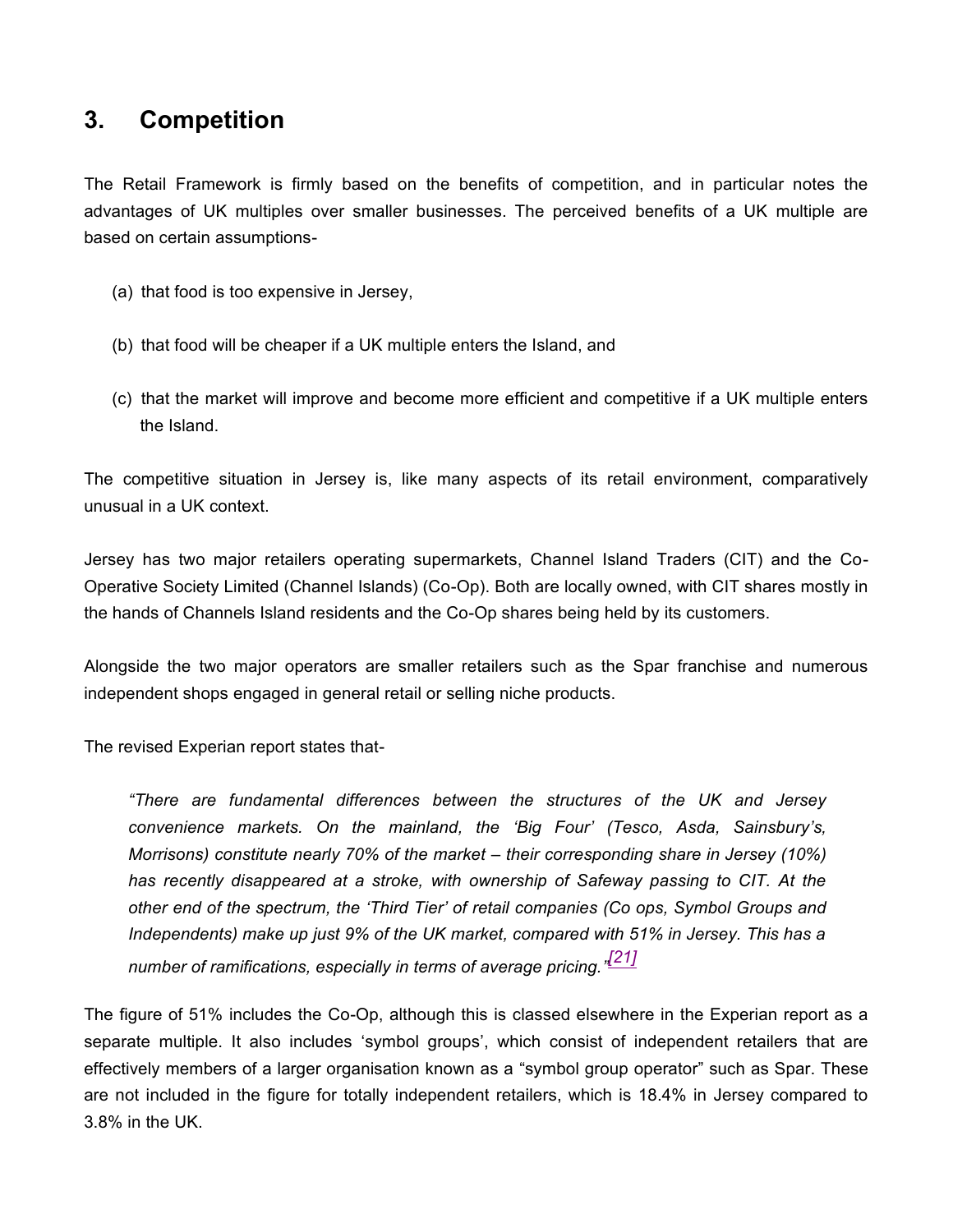Experian notes that '*This highlights the fundamental structural differences between the UK and Jersey convenience markets*' [22]. The Panel agrees that these differences do exist, but there appears to be confusion in respect of the effect that this has on prices. The Experian report suggests when discussing the market that-

*"Given these significant differences in market structure, it is little surprise that there are substantial pricing differentials." [23]*

In another section of the report, while attempting to justify its assumption of market size (which would be distorted if Jersey prices were higher than the UK) the Experian report states-

*"Having carried out some degree of pricing audit, we could not conclude definitively that goods in Jersey carry any significant price premium over the UK. …. In convenience, the picture is slightly different. Here, there may be some unfavourable price differentials, albeit not massive."* [24]

The Experian report appears to draw differing conclusions from the same data according to the case being argued. In one case it suggests that the differential is unproven, in another it suggests that it is significant. These two statements are contradictory.

Without wishing to revisit the Experian report (see Section 2) the Panel notes that despite the apparent confusion over pricing the report recommends a significant increase in retail floorspace to promote competition, based on the assumption that unrestricted competition will lower prices.

This recommendation is mirrored in the Retail Framework, which also seeks to promote competition. It notes that-

*"Market structure, particularly in food retail is not conducive to maximising productivity in the island… There is little reason to prevent new entrants to the retail market in Jersey and indeed to shelter any sector from the potential of such entry would not be conducive to the economic objectives of the Island." [25]*

The economic objectives in this case are lower inflation and increased economic growth.

The Panel does not object to competition if it can be proven that this will lower consumer prices, however neither the original or Revised Experian reports or the Retail Framework clearly demonstrate that this is in fact the case. This assumption appears to ignore the undeniably high cost of doing business in Jersey, as examined in section 3.1.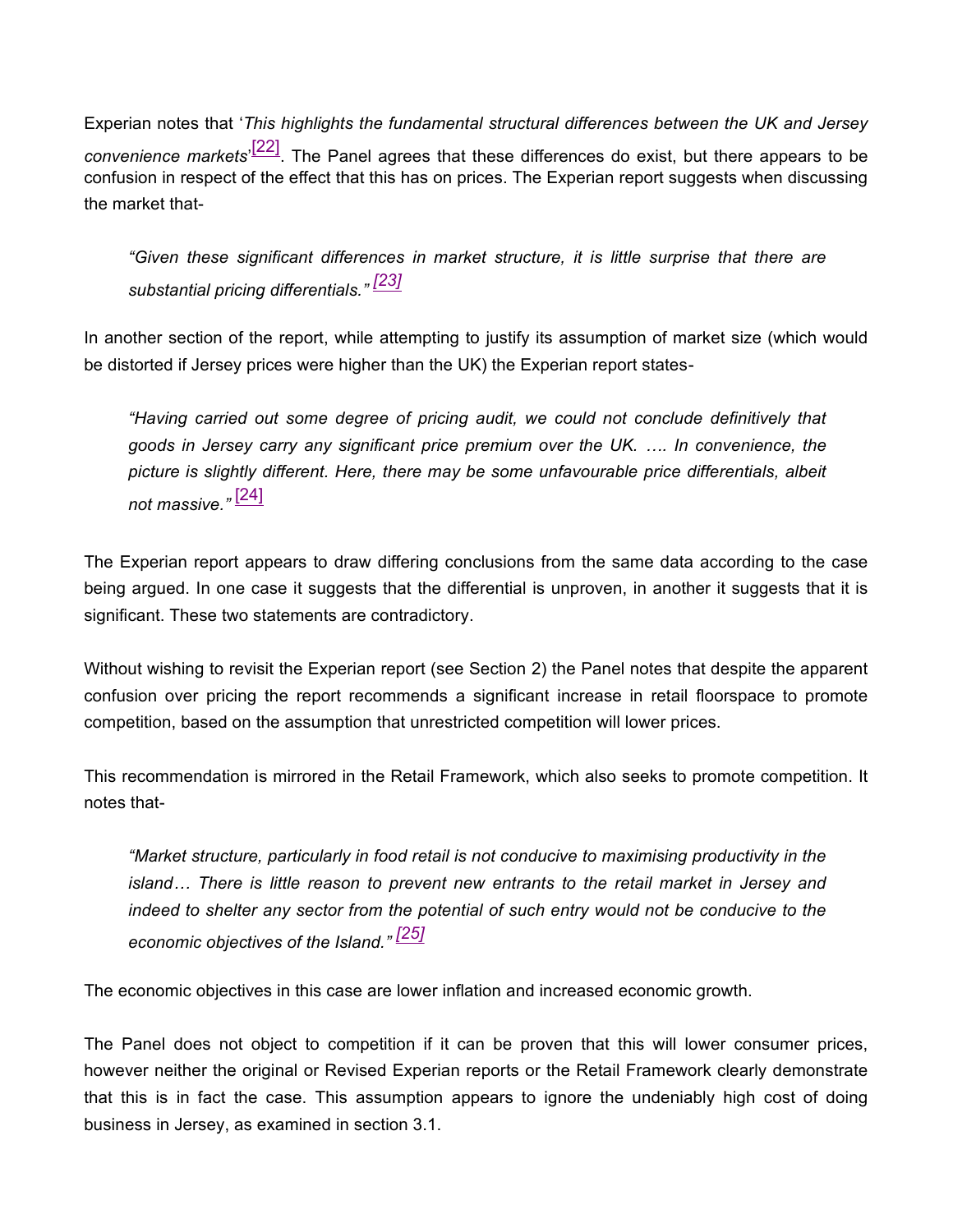# **3.1 The price of food in Jersey**

#### **3.1.1 Comparative spend**

Jersey receives advertisements for all UK multiple stores, and so it is apparent to all residents that that the average price in UK supermarket is lower than that in Jersey by some margin.

The assumption that people in Jersey pay more for their food than their UK counterparts is supported by the recent Household Expenditure Survey data. The average weekly household spending on food and non-alcoholic drinks is £61.70 in Jersey, and only £44.70 in the UK. Therefore a Jersey household spends £17.00 per week on average more than a UK household, totalling approximately £884.00 per year.<sup>[26]</sup>

However, the higher average wages in Jersey also affect food expenditure as a percentage of total expenditure. The latest comparative figures are $^{[27]}$ -

#### **TABLE 1**

|              | <b>Jersey</b> | UK      |
|--------------|---------------|---------|
| Lowest       | £11,600       | £6,900  |
| 2nd Quintile | £22,300       | £14,600 |
| 3rd Quintile | £34,000       | £24,500 |
| 4th Quintile | £50,000       | £36,900 |
| Highest      | £85,000       | £61,600 |

The higher wages mean that the average food expenditure of a household in Jersey is 9.7% of the total, less than the 10.3% spent on food by UK households.<sup>[28]</sup>

#### **3.1.2 Cheaper food**

There is an argument that UK multiples can offer lower prices due to the huge purchasing power and centralised distribution network that they command, as well as economies of scale.

It is also argued by the Economic Development Department that if a UK multiple were to enter the local market and offer lower food prices through this mechanism, then all consumers in Jersey would be better off, and spend would be diverted into other areas or saved, benefiting the local economy. As the Economic Adviser noted-

#### *Mr. D. Peedle*

*"For example, if we all save a little bit of money on our weekly shop, we may well spend it in*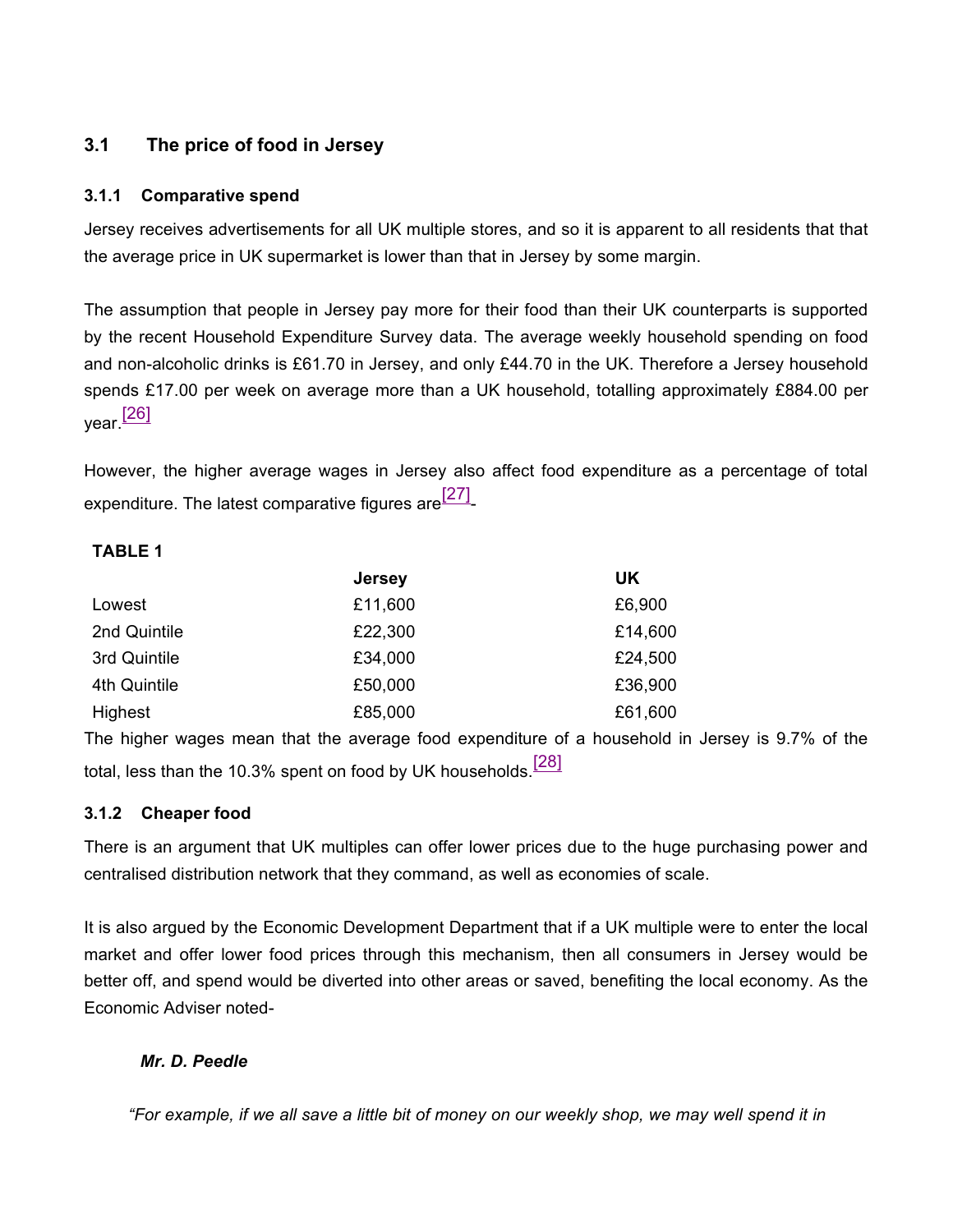*another retail sector in another shop. We may well spend it somewhere else in the economy. If we bring inflation down in the Island, that improves the performance of businesses in the Island." [29]*

The assumption is often made that the prices advertised by UK stores would be available in Jersey, possibility with a small 'mark-up', as is seen in the Marks and Spencer franchise.

However, No UK first tier multiple has a 'blanket' pricing scheme. The price charged will reflect any special or additional costs incurred in the operation of store, and also to a large extent the existing market and affluence of an area.

As an example, the Statistics Unit noted in 2005-

*"A study by the* [UK] *Office for National Statistics showed that in 2003 average prices in London were 7.6% higher than for the UK as a whole whilst those in the North East of England were 8.5% lower." [30]*

This, as Kevin Keen notes[31] - *"implies a variation of 16% between London and the North of England without considering Island factors"*.

Figures quoted in a Statistics Unit report in 2006 indicate that the maximum differential has increased slightly, from 16.1% in 2005 (as above) to 16.6% in 2006 $\overline{[32]}$ 

There are two possibilities to account for this price differential. Either-

- (a) profitability remains constant cost and the figures represent higher costs in affluent areas, or
- (b) retailers price products more highly in affluent areas.

Jersey is considerably more affluent than most areas of the UK (as noted in table 1) and has considerably higher operating costs (see below). Therefore, regardless of the explanation for the regional price differential, the cost of products on the shelves of a UK multiple in Jersey would be in the highest range of UK mainland prices, if not higher.

The cost of operating a retail business in Jersey has been considered by both Experian and Professor Sparks.

Experian suggested that -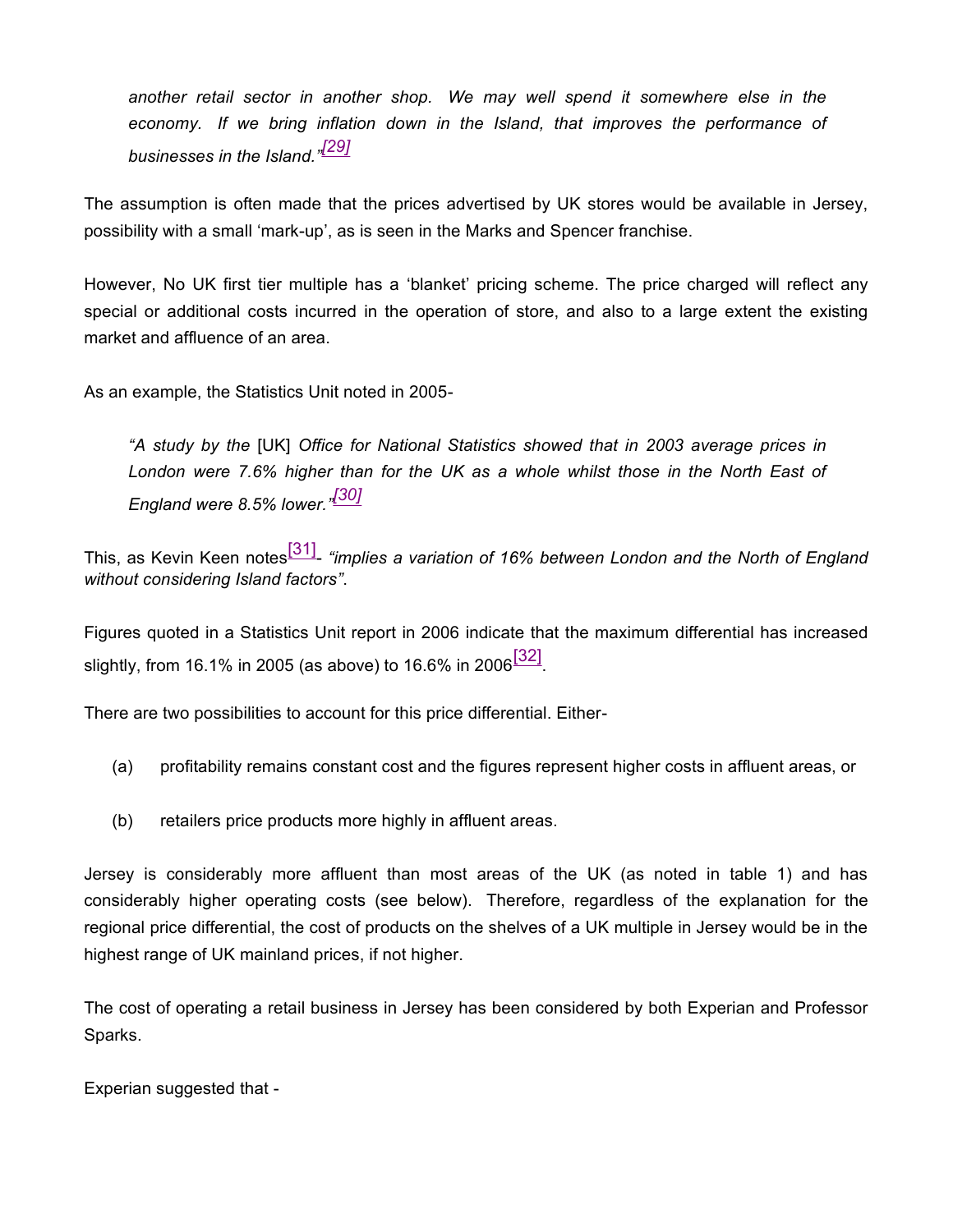*"Figures from the States' of Jersey Statistics Unit show that there are significant price differentials on fresh food convenience products between Jersey and the UK. We believe this is primarily a function of the structure of the respective markets, with the major multiples in the UK more readily able to translate their superior buying power and economies of scale into lower prices."* [33]

Experian effectively discount the operating cost differential between Jersey and the UK, except to note that-

*"Anecdotal evidence suggests that retail staff costs are slightly higher in Jersey than on the mainland, a theory supported by the fact when the minimum wage is introduced later this year, it will be 5% higher than on the mainland. At the same time, we expect any staff cost differentials to be marginal (less than 10%), rather than dramatic." [34]*

This rough estimate of staff costs is highly inaccurate, as the detailed figures for comparative labour and other costs from the Sparks Commentary show $^{\text{\small{[35]}}\text{\small{-}}}$ 

## **TABLE 2**

Channel Islands Co-op *versus* UK Co-op

- o Customer Service Assistant +36%
- o Warehouse Assistant (Fork Lift Driver) +59%

## Marks and Spencer Jersey *versus* Marks and Spencer UK

- o Customer Assistant +11%
- o Customer Assistant Trainee +8%

Romerils *versus* BMF[36] Wages Survey (UK South-West Region)

- $\circ$  Range of Positions +3% to +50%
- o Trade Centre Assistant +24%
- o Department Manager +39%

## Le Riche *versus* average of Tesco, Sainsbury and Morrisons

- $\circ$  Till operator starter +22%
- $\circ$  Till operator established +18%
- $\circ$  Wage costs per employee (Company as whole) +13%

Other estimates

- $\circ$  McQueen Dairy Industry Study suggests that wage costs per litre are 2x to 5x other dairies; farming labour costs 12.5% higher
- $\circ$  Bakery Interview Bakers' rates are 40-80% higher in Jersey than the National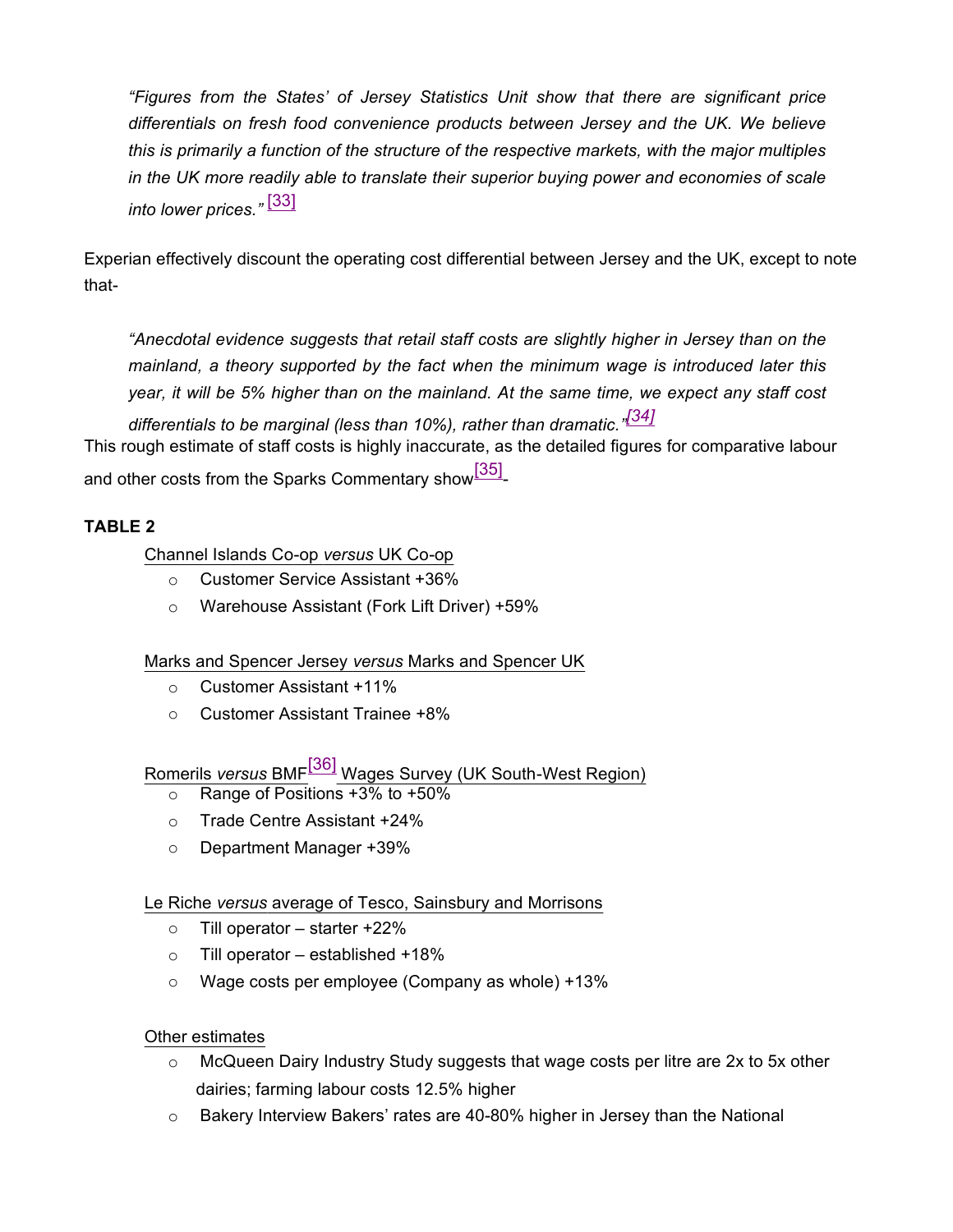Association of Master Bakers negotiated union rate

 $\circ$  Checkers Staff rates 25-30% higher than UK, and on forecourts 60% higher

#### Consultancy Solutions Report

o Petrol Market Staff on forecourts 21-30% higher than UK

Transport Sector Interview

 $\circ$  Drivers paid 15% higher on basic than southern UK, 60% higher cost if overtime included

These differentials far exceed the '5-10%' weighting assumed by Experian. It is concerning that the flawed 5-10% assumption was retained in the revised Experian report even after Professor Sparks had made these comparative figures available.

It is clear from the figures that staff costs in Jersey are considerably higher than in comparable stores in the UK. A UK multiple, in order to maintain a profit margin, would have to set its prices at a level that reflected these increased costs.

Although this interim report will only consider staff costs, evidence has been given to the Panel that other costs are significantly higher, and these will be examined in the full report.

Consideration must be given, therefore, to the possibility that the particular circumstances of Jersey might be the driving factor in higher food prices.

## **3.2 Competition and the UK multiples**

Both the Experian report and the Retail Framework identify additional competition as having a beneficial effect on consumer prices.

The Panel has also noted that throughout the Retail Framework the assumption is that-

*"Where there are two players in a market there should be concerns about the effect of concentration". [37]*

The Panel feels that the Retail Framework takes insufficient account of the fact that the nonsupermarket players in Jersey account for 51% of convenience retail, compared to only 9%<sup>[38]</sup> in the UK. Independent small operators account for 18.4%, totalling almost as much as an additional multiple.

It is likely that the entry of a UK multiple into the market would affect the smaller retailers to a greater extent than their larger rivals, as has been seen in numerous UK high streets. the New Economic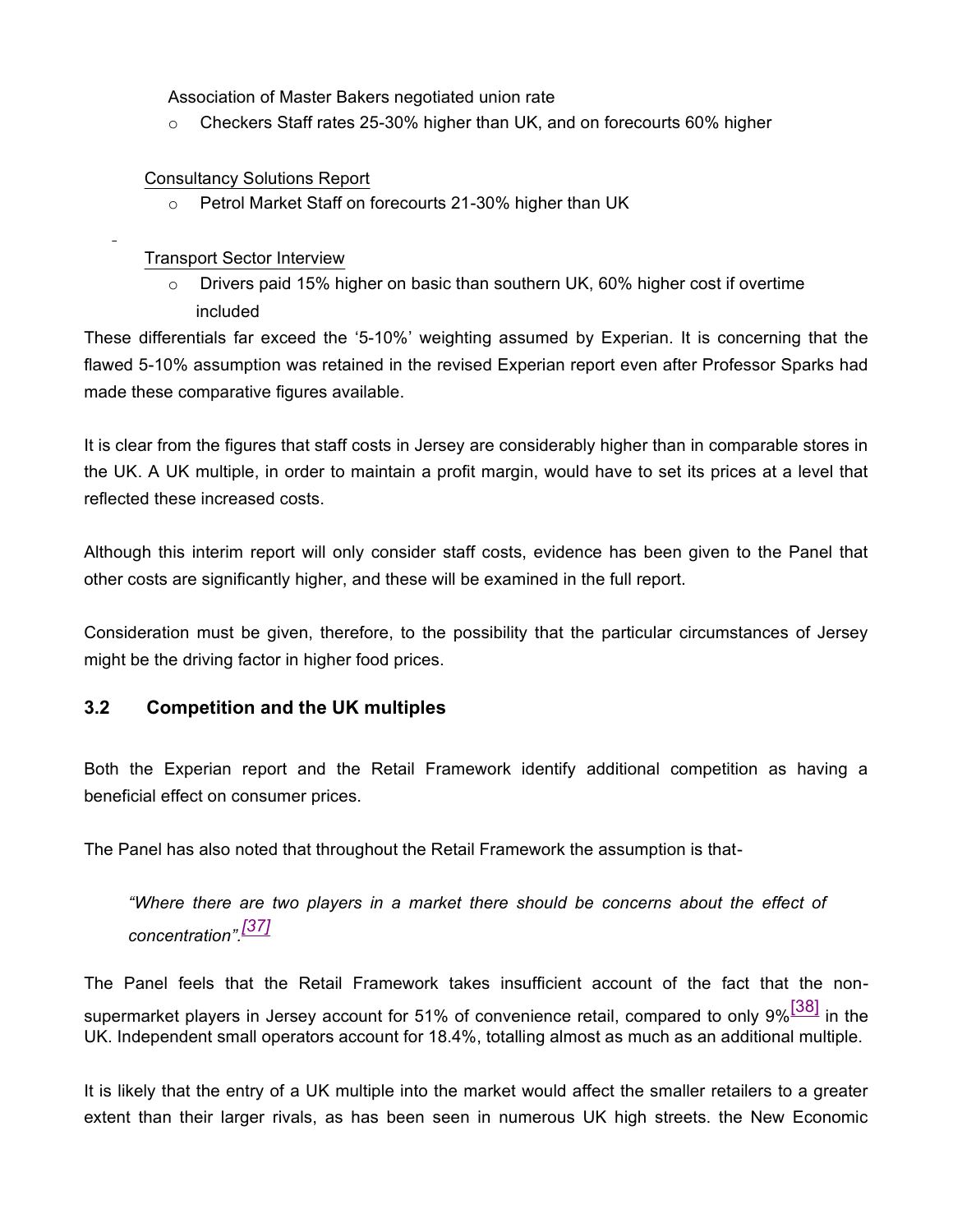Foundation argues that that the existence of the UK multiples accounts for the low proportion of surviving independent stores, which comprise only 3.4% of total UK retail.

Were the independent stores to begin to disappear, the result would not be an overall increase in competition, but rather the Island would exchange numerous small competitors for an oligopoly situation.

The discussion of choice and competition in the Retail Framework takes no account of the fact that if independent stores go out of business and are replaced by multiple premises then there will be *less* choice and *fewer* players in the market.

#### **3.2.1 The Isle of Man situation**

The Isle of Man is a good comparative example for Jersey, as it is a small island jurisdiction with many similar challenges, in which a UK multiple (in this case Tesco) began trading in 2000.

Prior to the entry of Tesco to the market, convenience retail spend in the Isle of Man was divided between 'Shoprite', (an indigenous multiple with interests in property and motor retailing), a local cooperative society and a Spar franchise.

The 'Shoprite' multiple operated 10 convenience retail stores in the jurisdiction, where it had been established since 1972. It has operated in profit for the majority of time and its primarily indigenous ownership has kept the majority of its profits locally.

In 2005, Kevin Keen noted the effect of the arrival of Tesco on this retailer-

*"Shoprite has made a loss before tax in two of the last four years, broken even in one of them and made a profit before tax of £155,000 in 2001 (although it made an operating loss of £1.1 million in that year). Also, Shoprite has not paid a dividend to its shareholders for at least five years. This does not appear to be sustainable as without profitability Shoprite will be unable to reinvest or provide a return to its shareholders for capital supplied and risk taken." [39]*

Since then its situation has not improved. The latest statement from the Chairman in 2006 was that-

*"After deduction of net interest payable, the Group incurred a loss on ordinary activities before taxation of £254,000 … I do not believe that it is possible to anticipate any easing of the competitive pressures within the Island's grocery market." [40]*

This appears to the Panel to illustrate the potential dangers of inviting a UK multiple into a small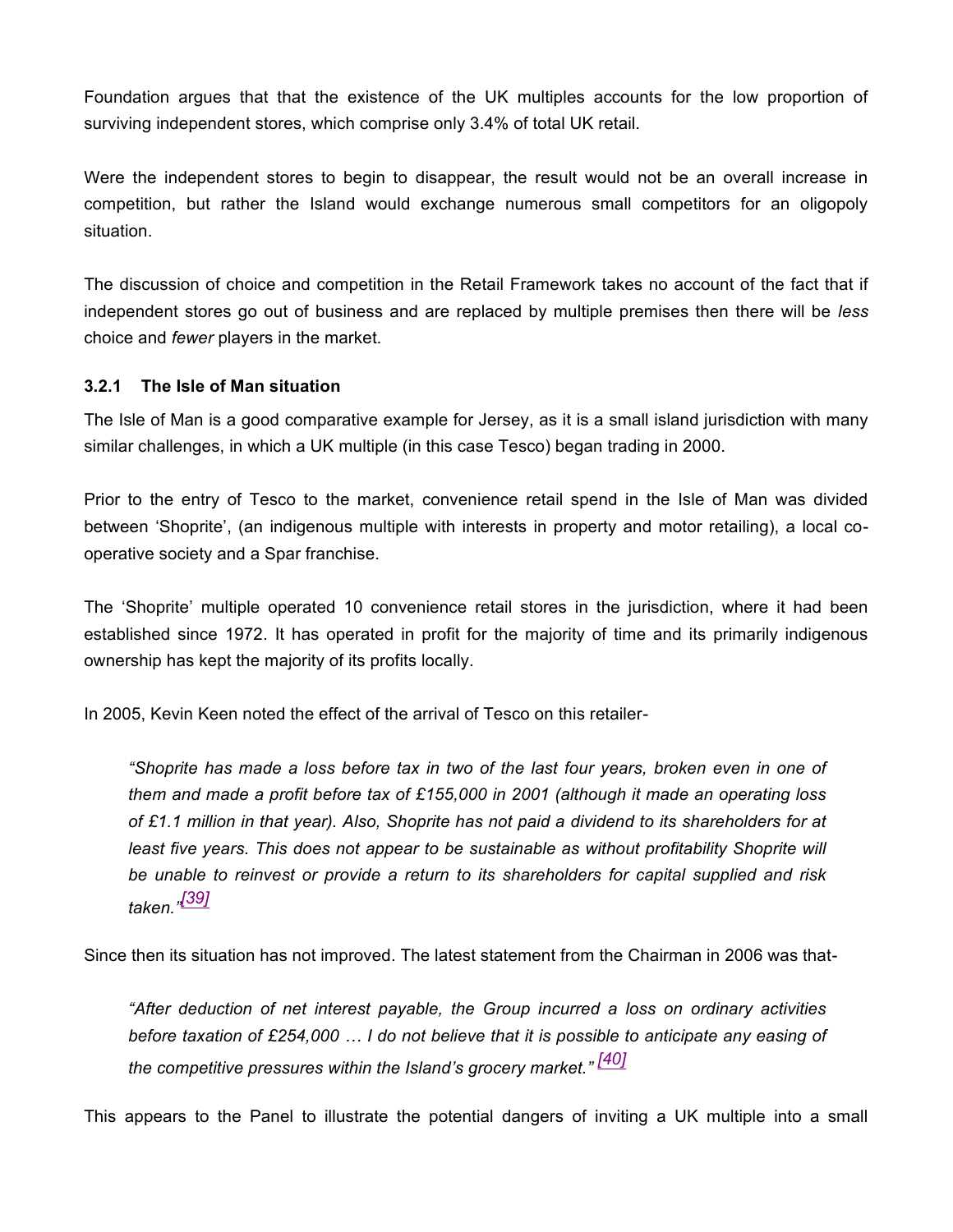jurisdiction, in that the Isle of Man may be about to exchange a locally-owned multiple for a UK multiple with no overall increase in the number of market players.

The assumption underlying the Retail Framework that the arrival of a UK multiple will inevitably increase competition and therefore lower prices is contradicted by events in the Isle of Man. As the graph below shows, the food prices have risen more quickly in the Isle of Man than in Jersey-

#### **TABLE 3**



Jersey and Isle of Man food-only Retail Price Index 2000-2006

The Panel acknowledges that his food price rise may be due to external factors, and is conscious that the food prices in the Isle of Man generally start from a lower baseline. However, this increase in prices has taken place at a time of aggressive competition between Tesco and Shoprite. Were the indigenous multiple to collapse (as appears likely) then Tesco would be the only major player in the Isle of Man and this may cause food prices to rise more steeply as Tesco could attempt to maximise its profit in the absence of supermarket competition.

#### **3.3 The Jersey Competition Regulatory Authority**

The Panel does not seek to make an in-depth analysis of the powers of the Jersey Competition Regulatory Authority (JCRA) in this report. it is, however worth noting briefly their remit and scope.

The JCRA has responsibility for promoting competition and consumer interests through economic regulation and competition legislation.  $[41]$  The JCRA detail the following powers under the Competition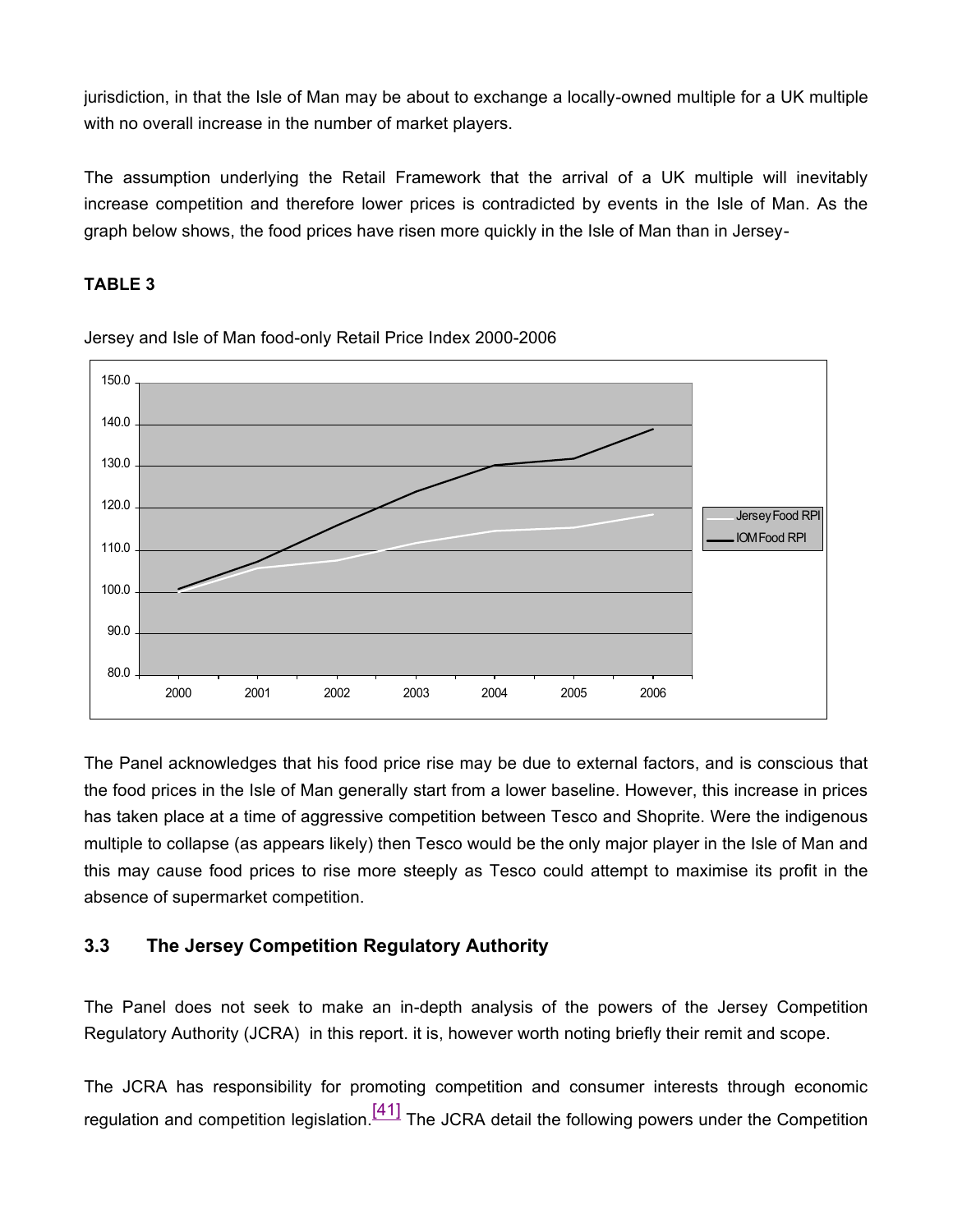arrangements between undertakings that hinder competition, or are intended to do so, e.g. agreeing to fix prices, limit production, allocate markets or customers, or bid rigging;

the abuse by one or more undertakings of a dominant position in a market; and certain mergers and acquisitions, unless the prior approval of the JCRA is obtained.

The JCRA therefore would have no remit to act if a UK multiple were to enter the Island by the purchase of an existing operator, as this would not change the number of competitors in a market. Neither would it have any remit in the event that a UK multiple constructed a new premises, as this would be seen as an increase in competition. Were a UK multiple to seek to construct a new store in Jersey, however, it would be subject to both planning and Regulation of Undertakings and Development approval.

Were a UK multiple to move into Jersey and seek to acquire additional retail outlets from independent owners, or to obtain a monopoly by acquiring the local multiples or their outlets, the JCRA would be in a position to decide whether or not this represented a reduction of competition in the Island, and if this represented harm to consumers, to act.

The UK has seen the rise of 'first-tier' multiples cause the collapse of local independent businesses. 18.4% of businesses in Jersey are still independent, compared to 3.8% in the UK, and this can be attributed in part to the current absence (and historic relative absence) of large multiples.

If a UK multiple were to enter the Island, and, as in the UK, cause the collapse of small independent retailers, there would be a *de facto* reduction in the number of operators in the market, with consequent effects on the level of competition, but the JCRA would have no powers to act unless it could determine that the effects were due to anti-competitive behaviour by the multiple, as detailed in the competition (Jersey) Law 2005.

The Panel believes that the protection that can be offered by the JCRA in such circumstances is extremely limited.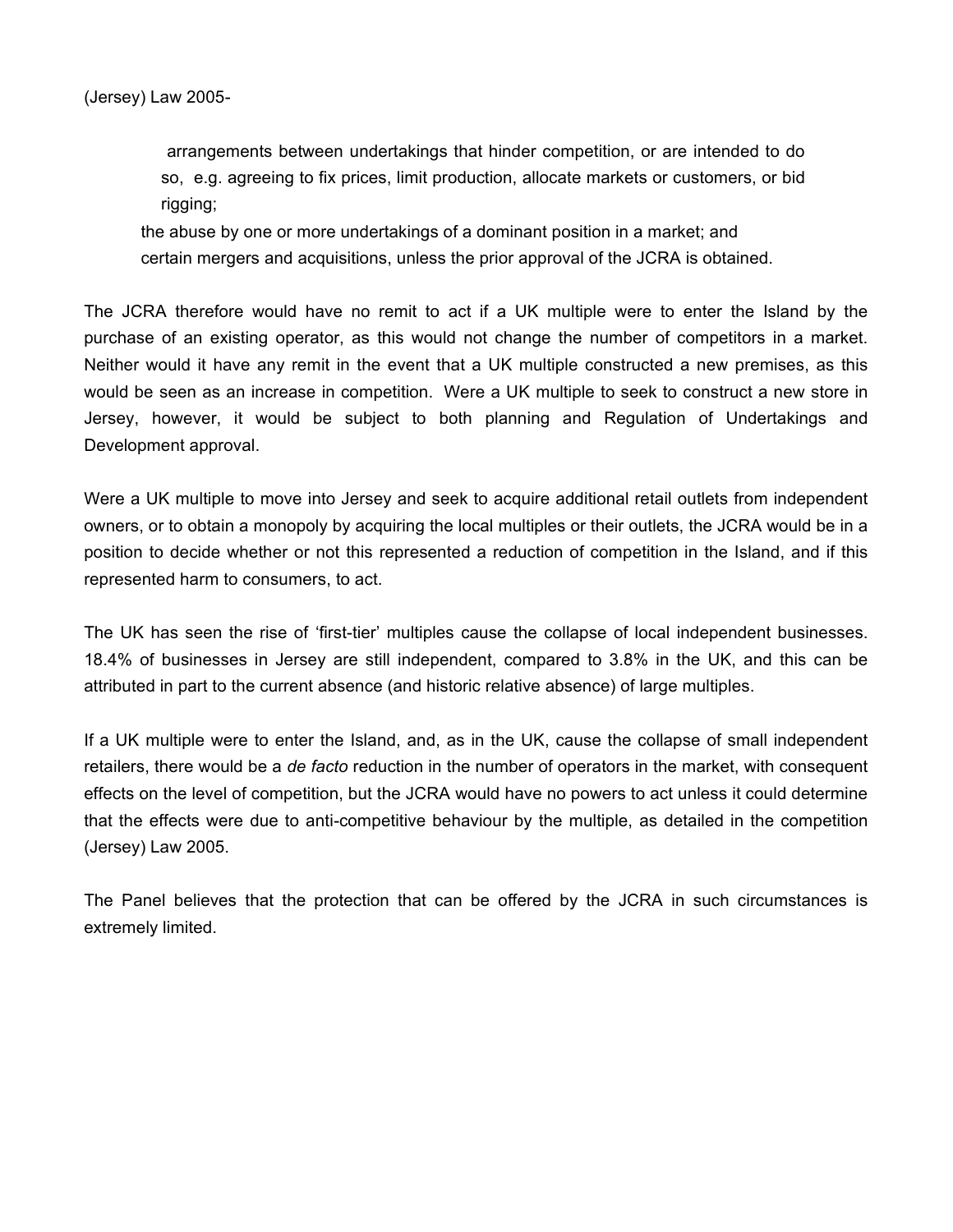#### **Finding**

The assumption that the arrival of a UK or European multiple will produce an increase in competition and a decrease in food prices ignores many of the factors operating in the Jersey market, namely

 The structure of retail trade Regional price variations Increased labour costs Comparison with the Isle of Man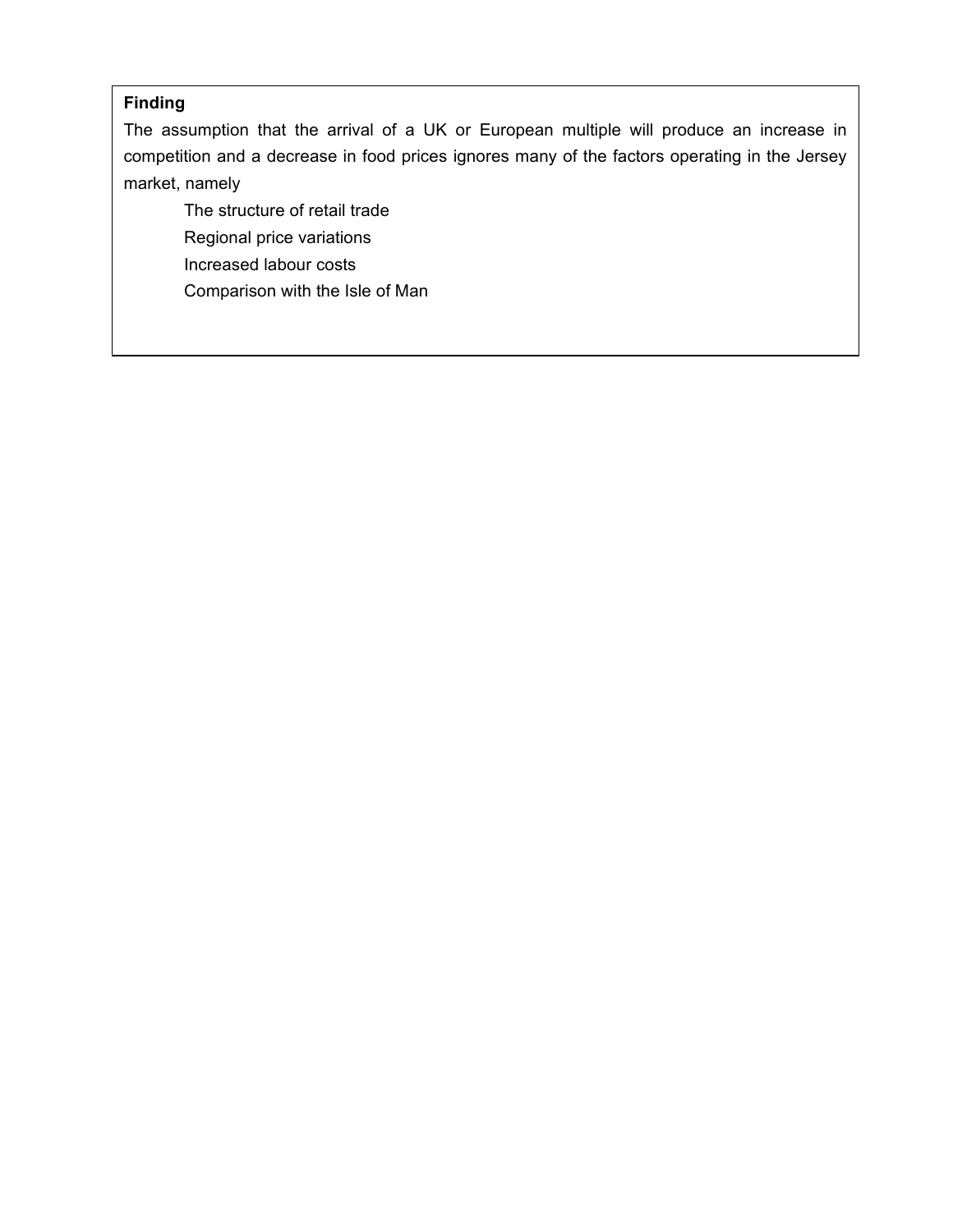# **4. Secondary benefits of local operators**

There are certain concerns about the methods by which the UK multiples obtain economies of scale. The two ways in which they can maintain low prices are-

- (a) the centralisation of services, and
- (b) obtaining cheaper supplies through superior purchasing power.

#### **4.1 Centralisation of services**

The centralisation of services involves removing non-retail elements of supermarket operation to regional or central hubs, while also providing in-house' some services 'that smaller retailers would have to outsource or do without. These include dedicated legal services, some management operations, accountancy, distribution, public relations, advertising, insurance etc.

In its submission to the Panel, the Co-Op notes that it uses numerous local services, many of which would be centralised in the case of a UK retailer-

| Accountancy Surveyors | Legal        | Recruitment Stationary | Printing                |
|-----------------------|--------------|------------------------|-------------------------|
| Signwriting Training  | Distribution | Wholesalers Insurers   | <b>Public Relations</b> |
| Advertising Vehicles  |              | <b>HR Consultancy</b>  |                         |

The transfer of business from this local operator to a UK multiple would result in money that currently flows into companies operating in Jersey leaving the Island. This would have a 'trickle-down' effect on the profitability of local firms and the wages paid to their staff, with consequent tax implications.

Currently, local multiples have all of their management and administrative operations in Jersey. These represent well-paid productive jobs. Were a percentage of retail spend to leave local multiples and instead benefit a UK multiple, it is likely that there would be contraction in the size of the local operator in reaction to lower income. Jobs would be created in the UK multiple, but these would include proportionally less high-value jobs as a significant proportion of the necessary operations would be carried out in the UK.

The more highly paid jobs contribute more to the 'Gross Value Added' (GVA), a measure of the overall wealth, of the island. As there are only so many jobs that can be accommodated in Jersey, due to the population size, the impetus is to create or maintain high-value jobs on the Island. The Economic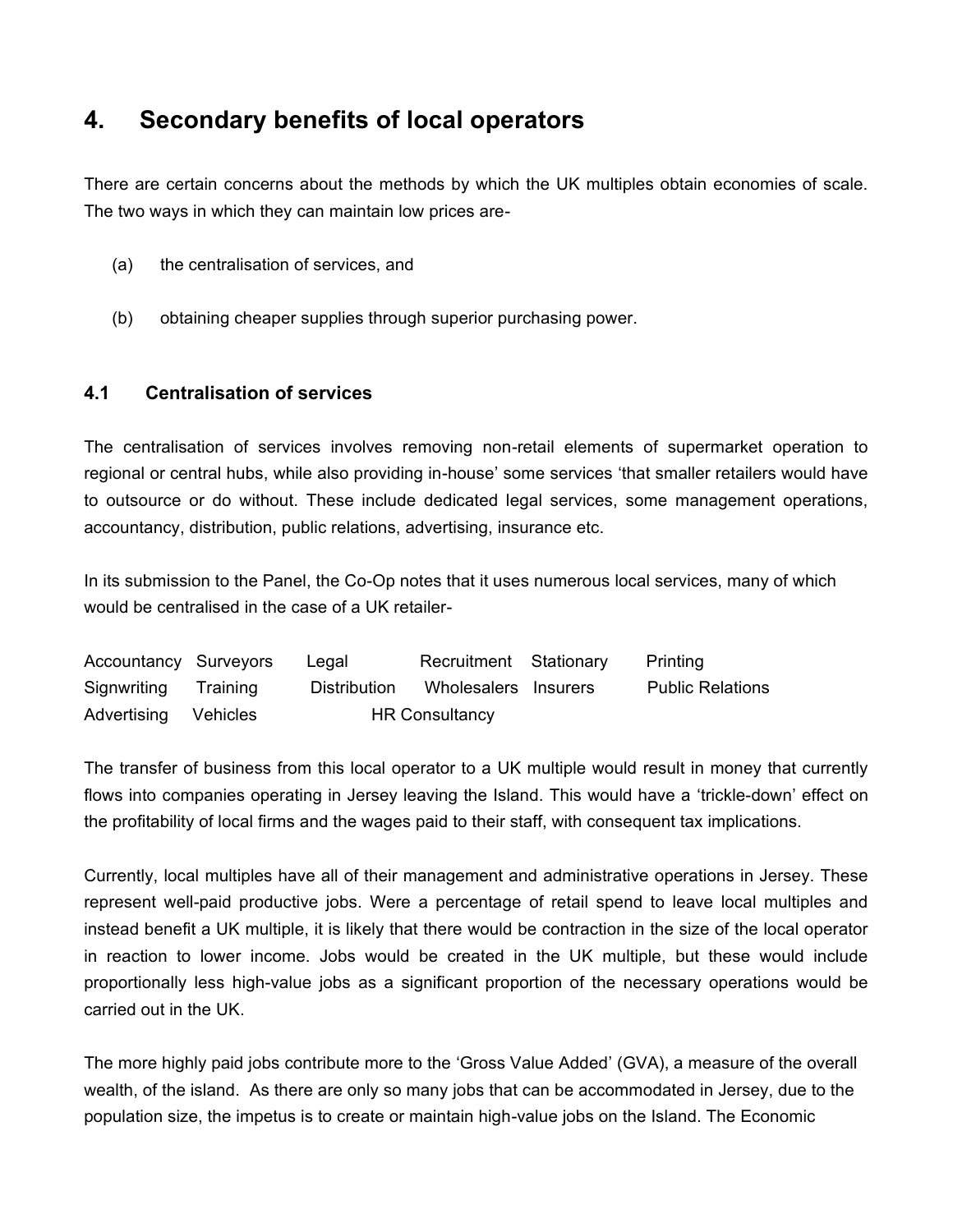Growth Plan states that-

*"In a small Island economy with a limit on the amount of labour that can be utilised it is even more important to maximise the contribution of every person in employment" [42]*

Any analysis of the effect of a UK multiple would therefore have to take account of this negative effect.

#### **4.2 Local products**

in relation to point (b), above, the UK multiples can also access cheaper supplies than their local equivalents. The local businesses that have contributed to this review have stressed that one of the major differences between independent small retailers and large multiples is their purchasing policy. While independents have to be satisfied with the cheapest available reliable supplies, large stores tend to manufacture artificially beneficial deals for themselves with supplier by the use of their cash flow and purchasing power.

Experian noted that –

*"We believe* [the price differential] *is primarily a function of the structure of the respective markets, with the major multiples in the UK more readily able to translate their superior buying power and economies of scale into lower prices." [43]*

The diseconomies of scale and high cost of operation of Jersey businesses are likely to create a situation in which the local suppliers will not be able to meet the demands of a UK multiple retailer in terms of guaranteed volume delivery and price. This will make it likely that a UK multiple would seek to purchase all goods, even those currently produced locally, from overseas, resulting in a shift of purchasing by consumers from local to non-local produce.

As an example of the difference that this would make, the Co-Op sells the following locally sourced products-

| Milk  | Honey | Fruit             | Vegetables | Eggs           | Ice cream     | Cards     |
|-------|-------|-------------------|------------|----------------|---------------|-----------|
| Cakes | Herbs | Wine              | Yogurt     | <b>Flowers</b> | <b>Plants</b> | Calendars |
| Bread | Fish  | <b>Sandwiches</b> | Preserves  | <b>Books</b>   |               |           |

While the Marks and Spencer's franchise (operated by CIT) sources from central distribution and therefore sells the following local products-

Milk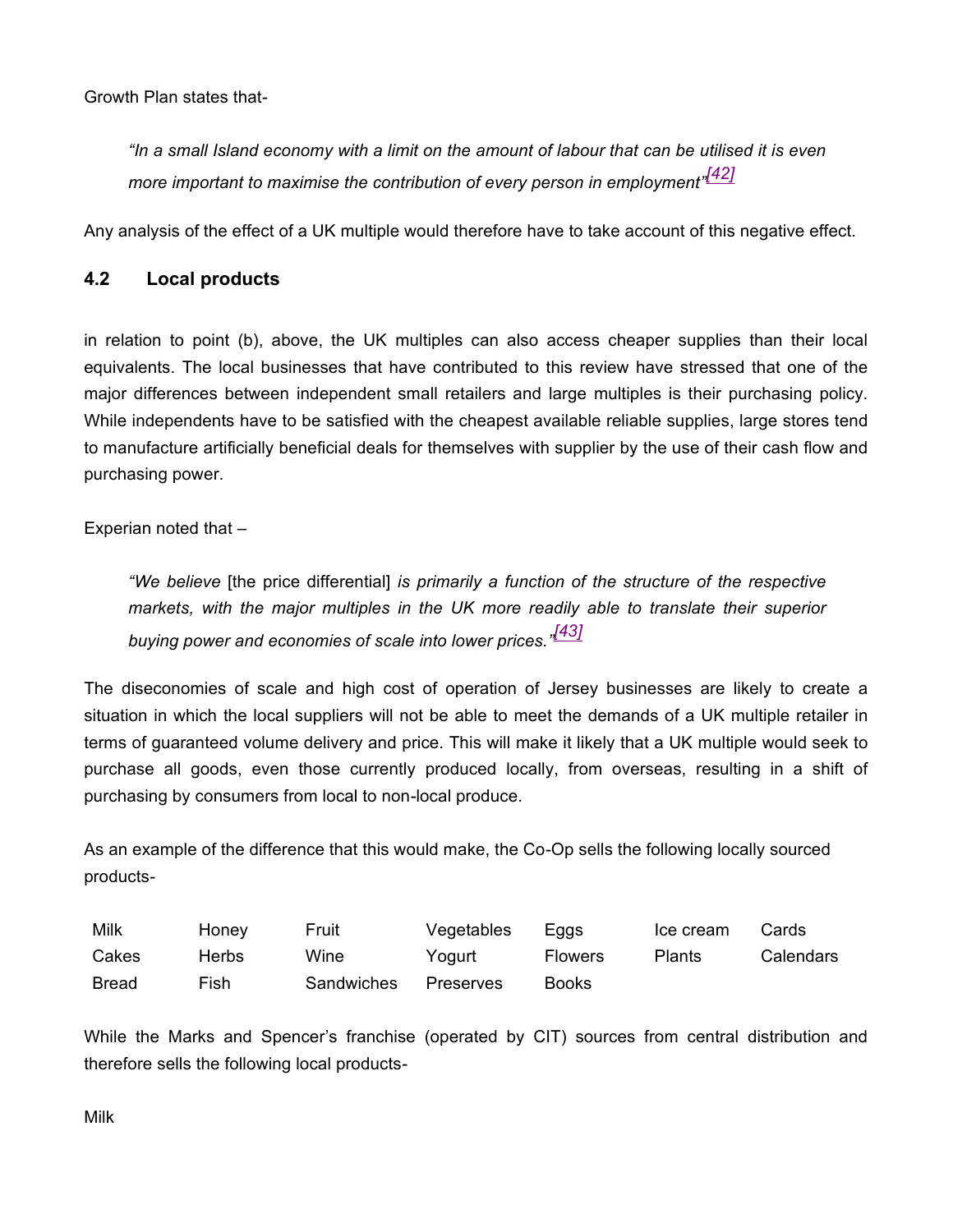The Panel believes that incoming UK multiple would conform more to the Marks and Spencer model than to the Co-Op model. Money would then leave the local economy and imports would increase. It could also result in local suppliers becoming insolvent in some cases.

#### **Finding**

Every pound spent at a locally-owned retailer is more beneficial to Jersey in economic terms than one spent at a UK multiple would be, in that

 Locally grown or supplied products are likely to be replaced by products from elsewhere. Centralisation of services will result in services being sourced nationally rather than locally.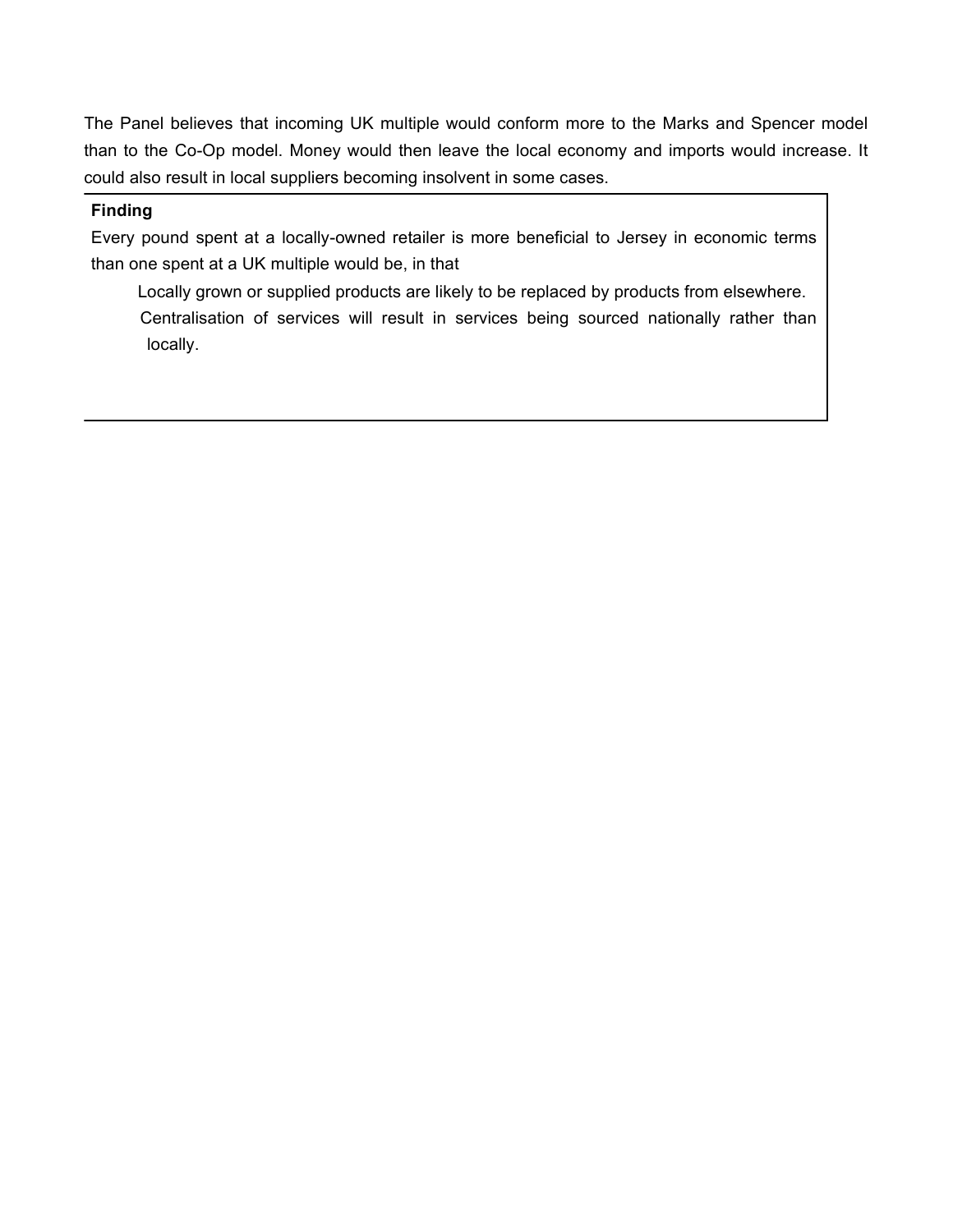# **5. Retail Framework**

As stated above, the Retail Framework is policy guidance for the Economic Development Minister and the Planning and Environment Minister regarding the permissible development of retail space in the Island.

Several of the key points of this policy are reproduced below $\frac{[44]}{[44]}$ 

- 1. Identifying likely retailers that might be interested in entering the Jersey market.
- 2. Allowing entry of new retailers if they are deemed to bring competition and choice and to the same or greater extent than other likely entrants.
- 3. New retailers being restricted to occupying space on a similar scale to that occupied by existing firms in the sector, unless there is a specific need for more space. This would guard against a new entrant being able to dominate the market by sheer size but at the same time not place greater restrictions on them than current incumbents.
- 4. Limit the scope for additional net floorspace to the broad levels set out below and assess the impact of this new space before allowing significant further entry (unless the market structure changes):

40-50,000 ft<sup>2</sup> for convenience 40-50,000 ft<sup>2</sup> for bulky comparison 15-25,000 ft<sup>2</sup> for clothing/footwear 20-30,000 ft<sup>2</sup> for other non bulky comparison

5. The incremental approach could be applied to the next five years after which a further assessment of the market would be made to quantify the scope for development of additional space in the Island. This is not to say that the impact on current retailers, suppliers and the high street will not be significant but that such a controlled approach would both limit the impact while at the same time not insulate the Island from the benefits of greater competition'.

This policy was published on 2nd June 2006.

# **5.1 Relationship to the Experian reports**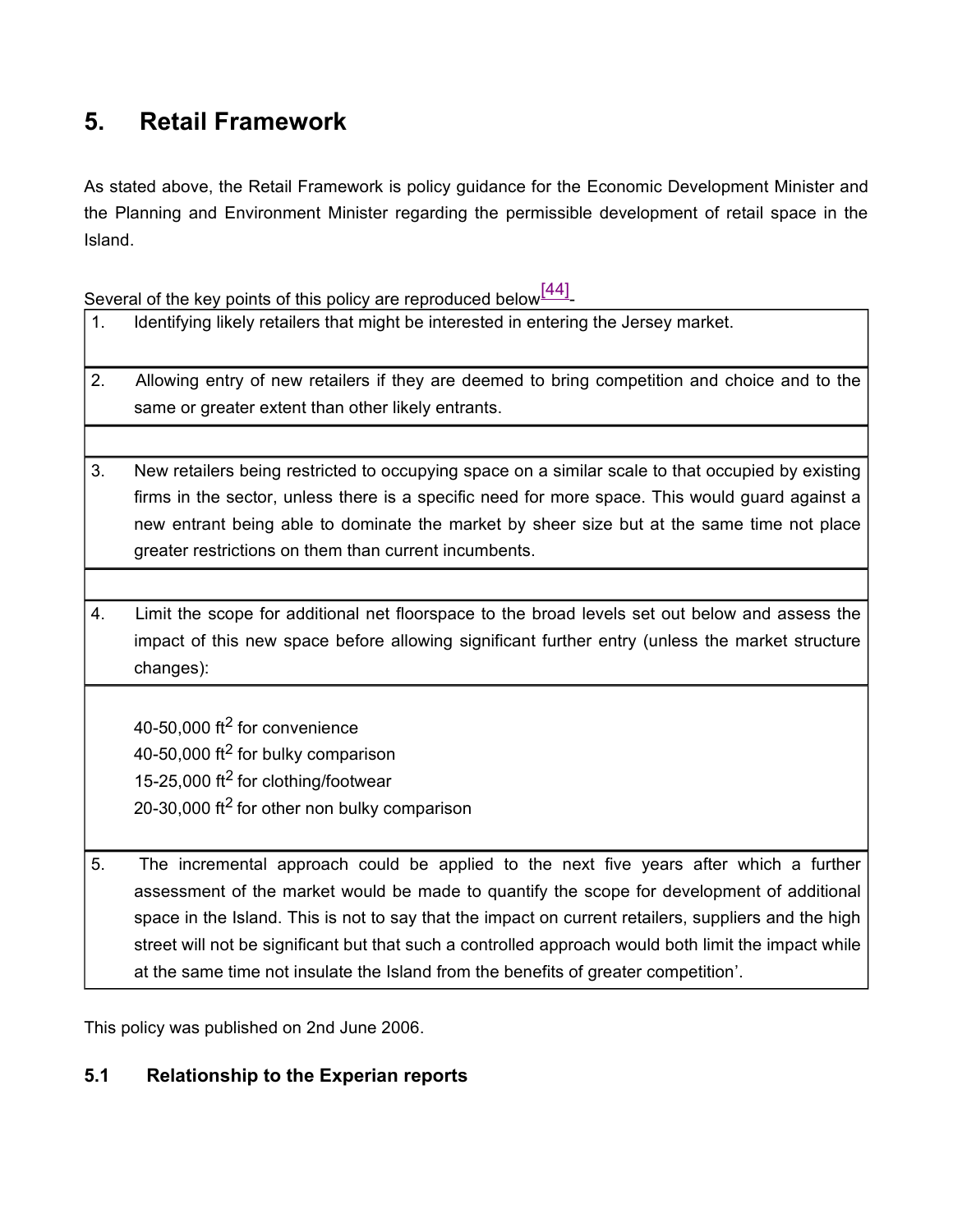The Retail Framework suggests that it "*draws on the range of recent research on the Jersey retail* sector<sup>, [45]</sup>. The recent research to which it refers appears to be the original Experian report, the criticism of Professor Sparks on that report, and the later revised Experian report.

The Retail Framework deals with some of the 'inconsistencies' in the Experian reports raised by Professor Sparks at length. The Panel is concerned that the Economic Development Department has defended the Revised Experian report to such a large extent as it has included its key assumptions within the Retail Framework.

Despite the detailed defence of the Revised Experian report in the Retail Framework, at the Public Hearing of 22nd February 2007 officers of the Department were keen to distance the Retail Framework from the Experian reports-

#### *Mr. D Peedle*

*"The Experian Report … was one of the reports that were considered in terms of drawing up that framework. If you read the report, which I am sure you have, at no point does it say this quantum* [of additional retail space] *is related to the capacity study Experian did." [46]*

#### *Mr. M. King*

*"The things underlying the framework have not really been questioned. What has been questioned is the Experian Report. We are well aware of that and therefore, and framework is not based on that." [47]*

The Department seems quite clear that the recommendations for additional retail space in the Retail Framework are not based on the discredited Experian report.

As outlined below however, the Panel is unconvinced that this is in fact the case. Although most of the figures in the Retail Framework are not referenced, and there is no indication where some of them have been drawn from, both the floorspace and market size data in the Retail Framework appear to be dependent on the Experian reports.

#### **5.1.1 Floorspace**

The floorspace data *does* appear to have come from Experian, as the Retail Framework notes-

*"It is worth bearing in mind how these numbers relate to some of those in the Experian report. Firstly, the floorspace data is drawn from their estimates but the conclusions are not dependent on their data." [48]*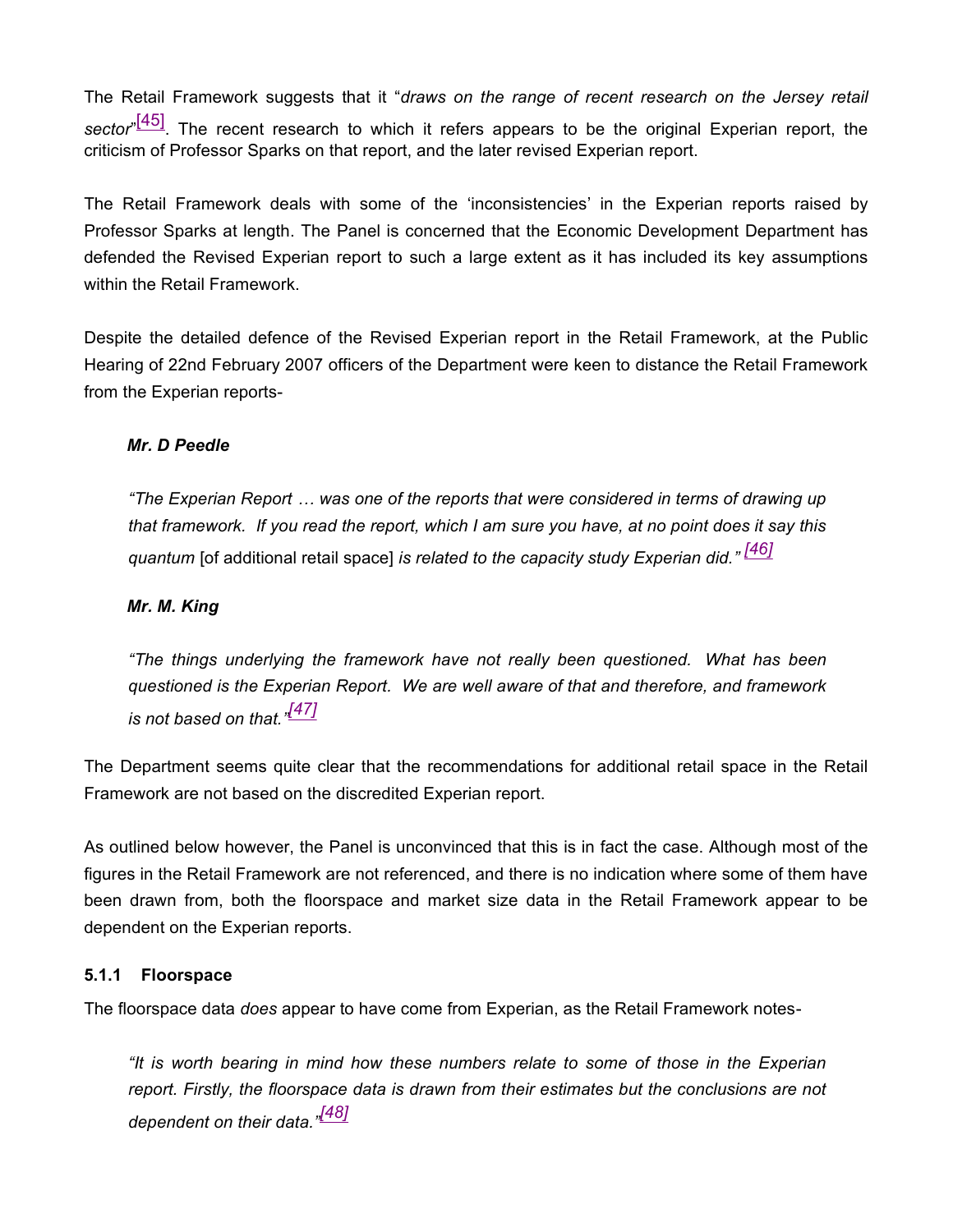So the Retail Framework contains the convenience floorspace figures from the revised Experian report. The Panel notes that the convenience figures in particular have been challenged by Professor Sparks. The Retail Framework in general refers to the possible margins of error in any assessment of this type, suggesting in respect of total floorspace that *"the data is an estimate and as such there will be a margin of error on both sides." [49]*

The Retail Framework also challenges the assertion from Professor Sparks that the Experian report underestimates the available retail space, based on evidence provided by retailers that the five largest convenience retail premises had been underestimated in size by at least 11%. Only the Experian data, and not the data from Professor Sparks, is reflected in the Retail Framework floorspace assessment.

The Retail Framework addresses this concern by noting that-

*"Given such a small sample of shops it is hard to draw any meaningful conclusions from this as the margin of error in such an approach is likely to mean that there will be both underestimation and overestimation at the individual store level, but that this does not mean there is systematic over/under estimation." [50]*

The Panel considers that an inaccuracy of at least 11% in the assessment of the five largest retail outlets in the Island to constitute good evidence for systematic underestimation, which substantially undermines any conclusion that additional retail space is required.

#### **5.1.2 Market size**

The Retail Framework contains no details of its estimation of the size of the retail market in Jersey, and the only references to this subject are made in relation to the effects of new retail space.

The Retail Framework justifies the Experian report estimation of retail spending, noting that while the data may not be totally accurate it is not certain that the estimate is to high, and that "*there may even be a case to say that household expenditure and the related level of retail sales is higher than Experian calculated". [51]* This is of course not the case. Based on the now available Household Expenditure Survey, referred to in Section 2, the estimate is clearly too high. It is therefore completely unreliable for any estimations of extra retail space.

The Economic Development Department's estimation of market size as contained in the Retail Framework can be determined from its assessment of maximum possible supermarket sales-

*"£75m a year – about 35% of the convenience market in Jersey." [52]*

At another point it alludes to the size of the bulky goods market-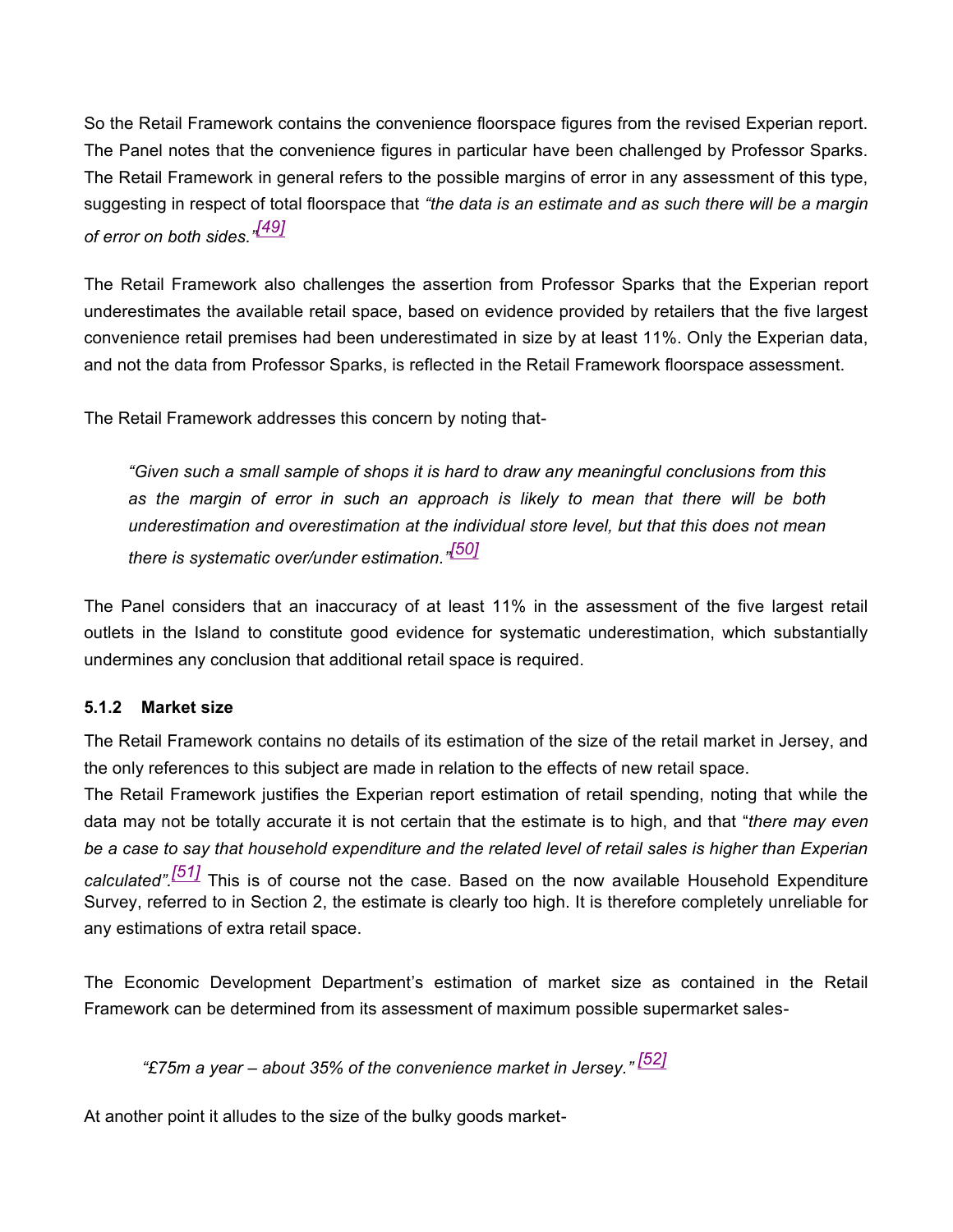# *"£25m which would equate to about 25% of the* [bulky goods] *market." [53]*

The above figure produce by extrapolation  $\frac{54}{1}$  the following results, the £214m per year for the convenience retail market in Jersey, and £100m per year for the bulky goods market [55]

The Panel accepts that these figures are approximate. However, there are, to the Panel's knowledge, only two calculations of current retail spend in Jersey, the revised Experian report, and the Household Expenditure Survey, used by Professor Sparks. Of the available figures, the £214m convenience and £100m bulky goods markets detailed in the Retail Framework correlate most closely with the Experian data, which assess the Jersey convenience retail market at £199.68m, and the bulky goods market at £102.09m. The Panel assumes, although it is not stated, that the Economic Development Department have added Experian's estimate of £11m tourist convenience retail spend to the convenience total. Without this addition the figure would be £203m.

Professor Sparks, with access to the most recent data, the Household Expenditure Survey 2004/5, has established that the convenience retail market in Jersey is in fact only £144.05m, 27.9% less than Experian calculated, and in the region of 30% less than the figure used in the Retail Framework. The Household Expenditure Survey values the bulky goods market at £107.81m, and the Panel notes that the Retail Framework figure of £100m is fairly accurate, although it is still closer to the Experian estimation than the correct amount.

The Retail Framework therefore significantly overestimates the size of the local retail market.

The effects of UK multiple entering the Island were calculated in the Retail Framework using these flawed market assumptions. The actual proportion of the Jersey convenience market of £144.05m taken up by the estimated £75m expenditure would be 52%. This is a significant proportion of the market and indicates the problems that could be caused by relying on a policy that was formulated before up-to-date evidence on market size was available.

The Retail Framework does, however, recognise that the issues will be solved, noting *that "the only way to be sure* [of market size] *will be to see the next set of household expenditure data when it is available later this year."* The data was in fact available a short while later, and revealed that the Revised Experian report had overestimated the convenience market by £55 million, and the Retail Framework appears to have overestimated it by approximately £60 million.

The Retail Framework comments on this possible miscalculation of market size-

*"If the estimates of expenditure in Experian overstate the market size then it would suggest*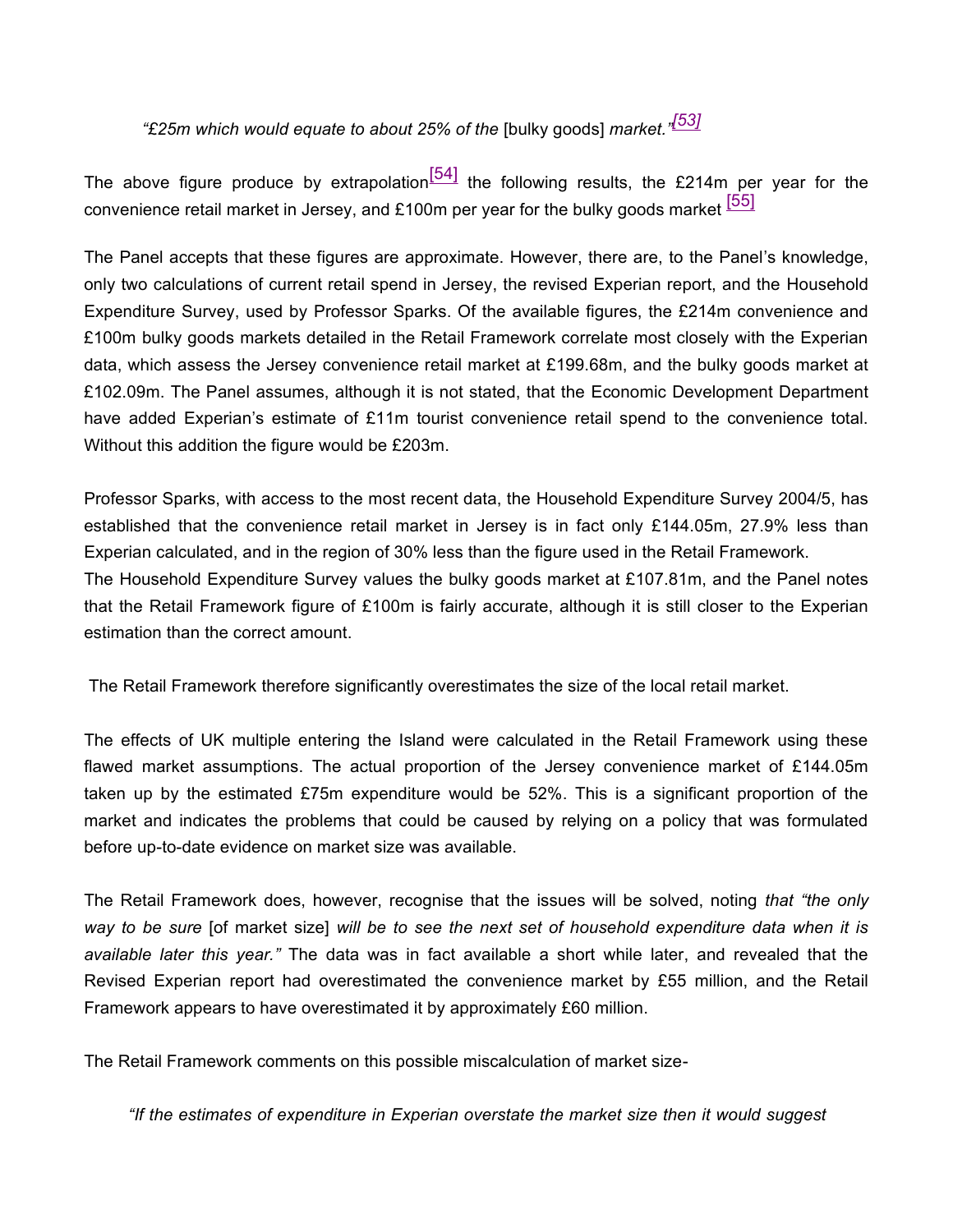*that sales densities of current incumbents are significantly lower than Experian estimate. If this were the case the market would be smaller and the potential impact of a new entrant greater if it achieves UK sales densities. However, the chances of it achieving UK sales densities would depend on it being able to bring lower prices and or greater choice and therefore perform significantly better than current retailers." [56]*

The Panel considers that this misses the point, in that if the impact of a UK multiple were relatively larger due to the smaller market, then the damage done to its competitors would be even greater, and as previously argued would result in an even greater loss of indigenous competition. Given the discussion in Section 4 of the benefits of spending through local companies, and given the propensity of UK multiples to reduce the independent sector with their ability to offer significant short-term price reductions, the Panel considers that any benefit in terms of choice and price might be short-lived.

The net loss to the island would be compounded by the tax losses due to the different treatment of local and overseas companies under the 0/10 tax arrangements.

#### **5.1.3 Conclusions**

The Retail Framework attempt to deal with the concerns, and one passage asks rhetorically-

*"Given that there are no changes to the data on the convenience side the approach used in both Experian's reports to estimate capacity needs is consistent. However, when estimating the need for comparison space the approach does seem to have varied between the two reports. The estimates for overall sales densities in Jersey for comparison goods was reduced from £464 per sq ft to £320 per sq ft – largely because of the error in estimating floorspace for non-bulky goods. The conclusions for floorspace needs are however, not changed. This does seem to be inconsistent. What is the explanation?" [57]*

The justification given for maintaining a recommendation of 150,000 square feet to 200,000 square feet additional retail space in the light of a change in retail overtrading from 35% to 2.5% is that Experian used different figures to calculate what constitutes the baseline of comparison retail spending in the UK. The benchmark, according to the Economic Development Department, was dropped from £350 to £300 per square foot. This allowed Experian to increase their estimation of the business that could be removed from existing retailers, and thereby avoid lowering their floorspace recommendations.

Furthermore, Experian increased their estimation of market growth from the 0 to 5% range to the 10 to 15% range. The result was that the recommendations could remain unchanged.

The Panel is concerned that the revised assumptions fit exactly with the original conclusions. If there was justification for the benchmark figure being lowered, and the market growth being increased, then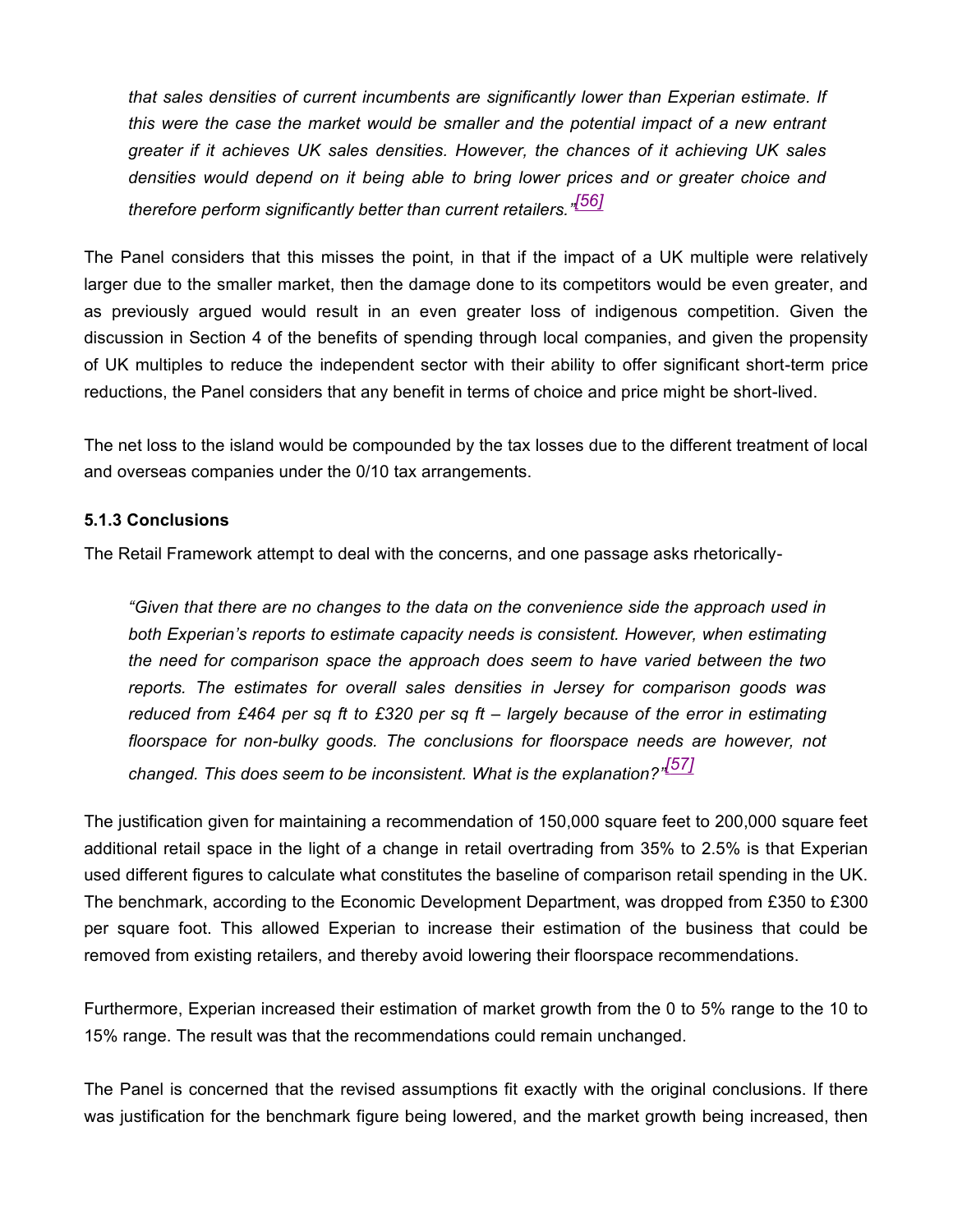this should have been included in the original report. However, it was not until the increase in retail space was challenged that the revised figures were included.

The Panel considers that this is an example of the desired conclusions requiring amendments to the assumptions made in relation to the data, rather than being drawn from evidence.

#### **5.2 Effects of the Retail Framework**

#### **5.2.1 Applications**

Although the Retail Framework determines the level of acceptable retail space generation, it does so over a five year period with no preference for the form which that space might take, be it corner shops or a UK multiple.

Therefore it would be possible for a new single development to occupy the entire permissible convenience retail space, and to have additional space dealing with comparison goods. This would have a very different effect on the surrounding area in commercial terms than if the space was occupied by, for instance, farms shops.

The only barriers to the arrival of a UK multiple are therefore the planning process in terms of siting, and the Regulation of Undertakings and Development in terms of employment.

The Retail Framework seeks to influence both of those processes. As it is guidance to the Economic Development Minister and the Planning and Environment Minister, it will affect their decisions to the extent that they are required to act in the benefit of the Island. The Retail Framework states clearly that-

*"It is intended to assist Ministers in making decisions should retailers come forward in the near future wanting to establish themselves in the Island or expand their current presence." [58]*

If Ministers are operating under the assumption the Island would benefit from the retail space detailed in the policy, then as they consider Regulation of Undertakings and Development or planning applications on a case-by-case basis and in light of current policy, they could permit construction or employment that would otherwise have been rejected.

Additionally, the Panel is concerned that despite the apparently 'phased approach' taken in the Retail Framework, it contains no provisions to avoids the entire quota of retail space of a given type from being constructed in one building. It does state that new retailers will be -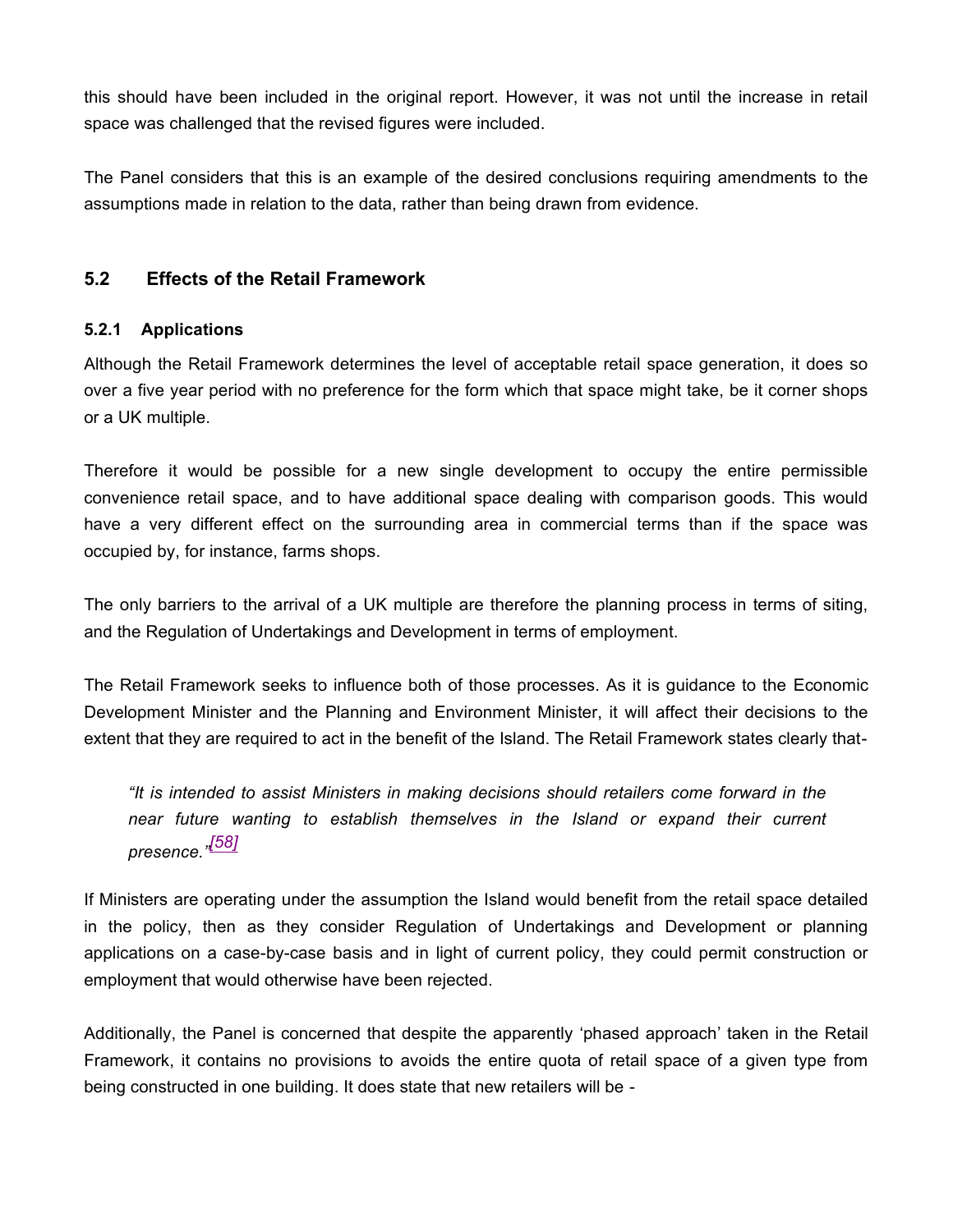*"Restricted to occupying space on a similar scale to that occupied by existing firms in the*

*sector, unless there is a specific need for more space." [59]*

Given the intended extension to the Checkers supermarket at Rue des Pres, however this would allow the construction of a 44,000 sq ft UK multiple, even if no 'specific need' could be proven.

#### **Findings**

 The Panel finds that the Economic Development Department's Retail Strategy remains over-reliant on the flawed data of the Experian report.

 The recommendations for retail growth contained in the Retail Strategy, despite being scaled down from those proposed by Experian, and supposedly incremental in nature, retain the potential to have a significant detrimental effect on the retail economy.

#### **Recommendation**

Given the cumulative defects in the analysis that has lead to the Retail Framework the Panel recommends that the Economic Development Minister suspends any action based on the strategy until he has fully re-examined the guidelines in the light of accurate data and reported his findings to the States.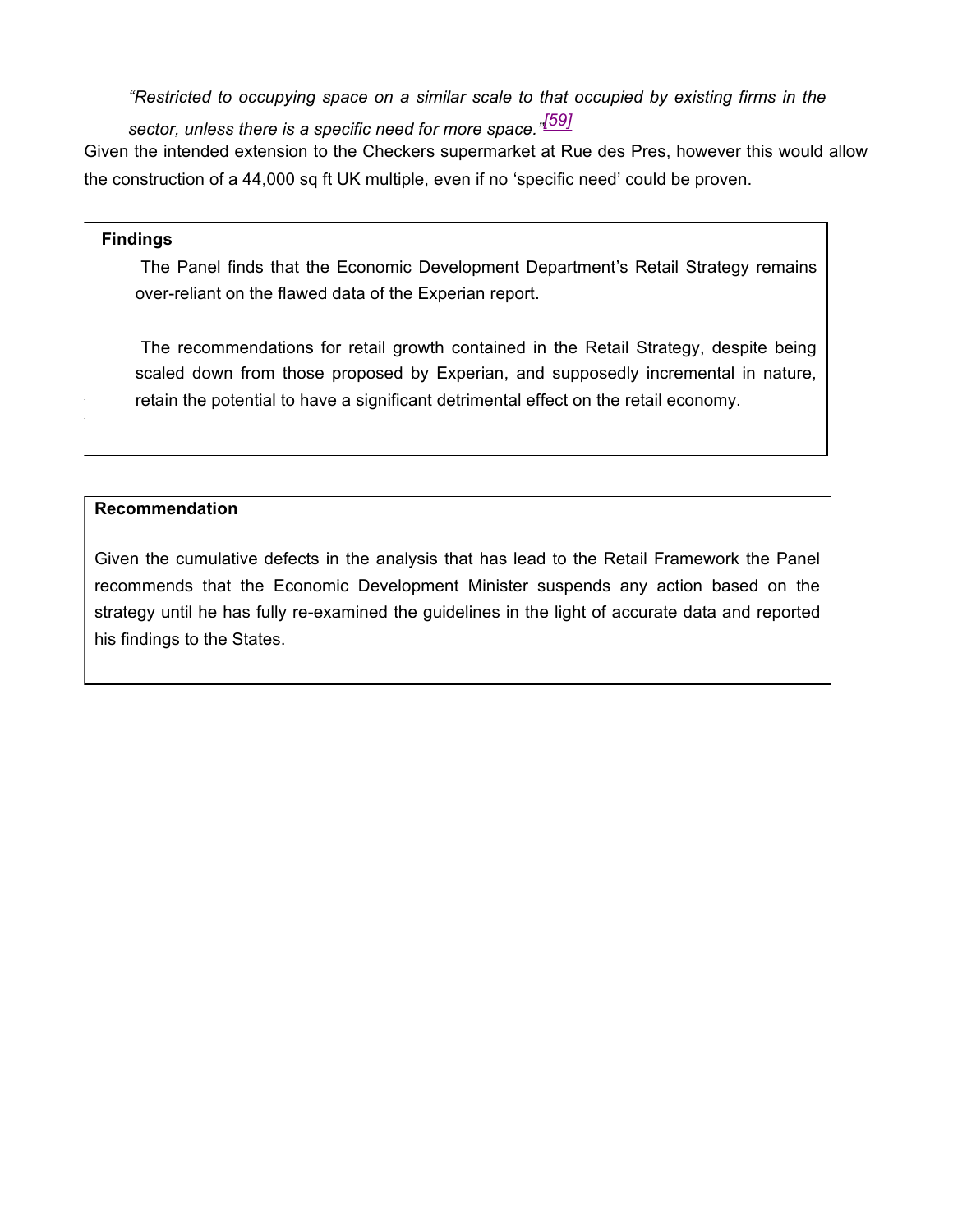# **6. APPENDICES**

## **6.1 APPENDIX 1 - Examples of Retail Classifications**

#### **Comparison Goods include**

Clothing Retailers Footwear Health, Beauty & Cosmetics **Opticians** Books Photographic /Optical goods Bicycles / Prams Jewellery, Clocks, Watches Leisure / Recreational goods Florists / Gardening supplies Pets & Pet supplies Large Mixed durable shops Other mixed durable shops Leather goods Children's clothing Sports clothing & Equipment Musical goods Telephones & Mobile phone Souvenirs & Gifts

#### **'Bulky' Comparison Goods include-**

D.I.Y. Materials Hardware, ornamental goods Electrical goods Soft Furnishing Floor Coverings Furniture Antiques

*Note that different definitions of 'bulky goods' are used for different purposes.*

#### **Convenience Goods**

Large and Small Food Stores Specialist food stores Butchers & Poulterers **Fishmongers Greengrocers Bakers Newsagents** Off Licenses Chemists Card Shops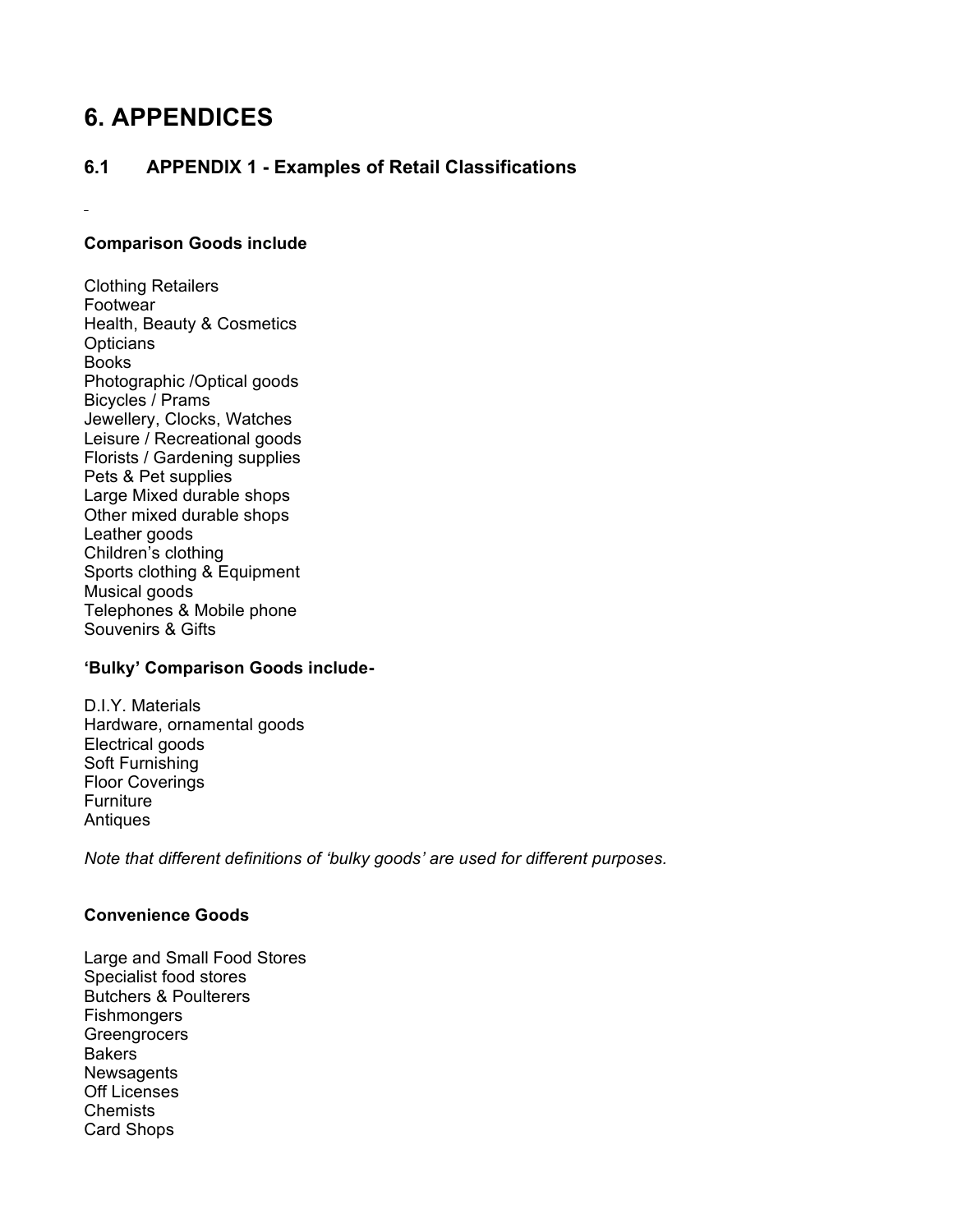#### **6.2 APPENDIX 2 - Call for evidence**

#### **The call for evidence**

| <b>Economic Affairs Scrutiny Panel</b>                                                                                                                                                                                                                   |
|----------------------------------------------------------------------------------------------------------------------------------------------------------------------------------------------------------------------------------------------------------|
| Would you like a new supermarket in St. Peter?                                                                                                                                                                                                           |
| The Economic Development Department has developed a retail strategy based on a report publish<br>the consultants Experian, recommending the development of a new chain supermarket store near<br>airport. They say it could be Tesco, Asda or Sainsbury. |
| Will this destroy local businesses or lower prices to consumers?                                                                                                                                                                                         |
| Will this increase customer choice or make Jersey another UK 'clone town'?                                                                                                                                                                               |
| Will this create news jobs or force local businesses to cut staff??                                                                                                                                                                                      |
| Will this help local business or destroy the town centre?                                                                                                                                                                                                |
| With the waterfront to be built, haven't we got enough retail space?                                                                                                                                                                                     |
| If you have an answer to any of these questions, or any opinion on the subject, then get in touch wit<br>Scrutiny Panel at - Scrutiny Office, States Greffe, Morier House, St Helier, JE1 1DD or                                                         |
| e-mail 'scrutiny@gov.je' or                                                                                                                                                                                                                              |
| Fax: 441077                                                                                                                                                                                                                                              |
| Requests to present evidence in person at a Panel hearing without an accompanying written submission should also be<br>through the Scrutiny office before the closing date for evidence.                                                                 |
| All written and oral submissions will be uploaded to the Scrutiny website as a matter of course with the exception<br>evidence received under a confidential or private agreement which in accordance with Jersey Data Protection legi                   |

The following call for evidence was published in the Jersey Evening Post on 5th, 6th, and 7th February 2007.

**will not be released into the public domain.**

This was based on the original Experian recommendation, which the Economic Development Department policy has not ruled out. It generated over fifty responses from the public, roughly divided between those in favour and those against.

These are available at <www.statesassembly.gov.je/scrutiny>, under the Retail Strategy Review.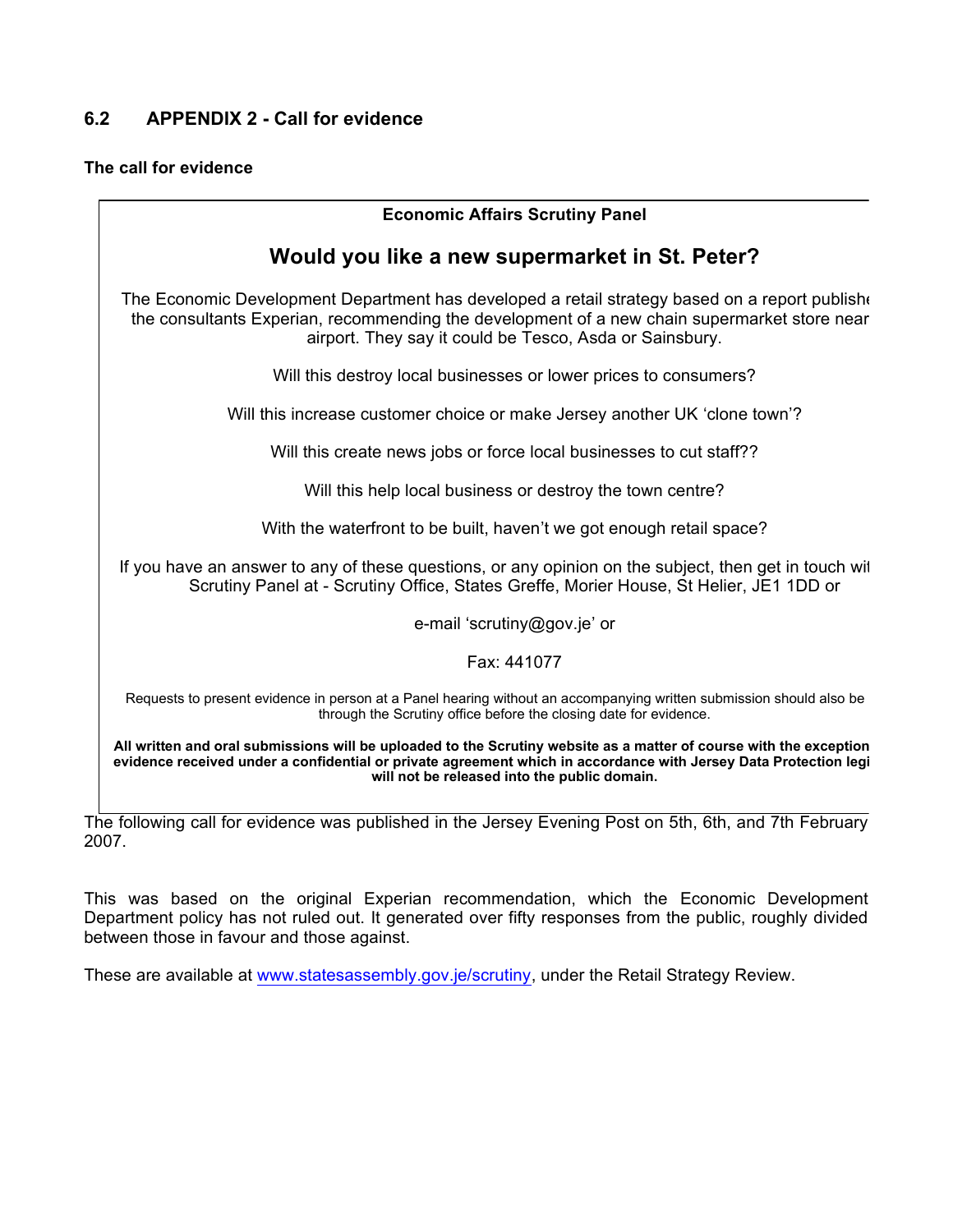#### **6.3 APPENDIX 3 - Public Hearings**

The Panel held Public Hearing as follows-

#### **Wednesday 21st February**

6.00pm Deputy Alan Breckon - Chairman of the Jersey Consumer Council

7.30pm Allan Smith - Managing Director of the Channel Islands Co-Operative Society

#### **Thursday 22nd February**

- 4.30pm Bill Brown Executive Director, JCRA
- 6.00pm Mike King Chief Executive Officer, Economic Development Department Dougie Peedle – Economic Advisor
- 7.30pm Kevin Keen President of the Chamber of Commerce

the Panel had hoped to be able tom interview the Economic Development Minister on this subject, but was not able to do so due to his unavailability.

Transcripts of the hearing and submissions from interested parties and members of the public are available at [www.statesassembly.gov.je/scrutiny,](www.statesassembly.gov.je/scrutiny) under the Retail Strategy Review.

<sup>[1]</sup> Experian says – "In 1965 Chas E Goad was commissioned by the DTI to produce plans of over 1000 shopping centres in the UK, showing the physical layout of the town centre together with details of the occupiers and their line of business. This marked the birth of the Goad Plan, " <www.experianbs.com/GOADHome.asp>

<sup>[2]&</sup>lt;br>Revised Experian Report p 27

<sup>[3]&</sup>lt;br>Revised Experian Report p 28

<sup>[4]</sup> Professor L Sparks, A Commentary on the Experian Report, p15

<sup>[5]</sup> Calculated using the 80% ratio detailed in the revised Experian report

<sup>[6]</sup> Professor L Sparks, A Commentary on the Experian Report, p15

<sup>[7]</sup> Revised Experian report p61

<sup>[8]</sup> Email correspondence with Mr D Millard, Head of Statistics Unit 26th February 2007

<sup>[9]&</sup>lt;br>Revised Experian report p16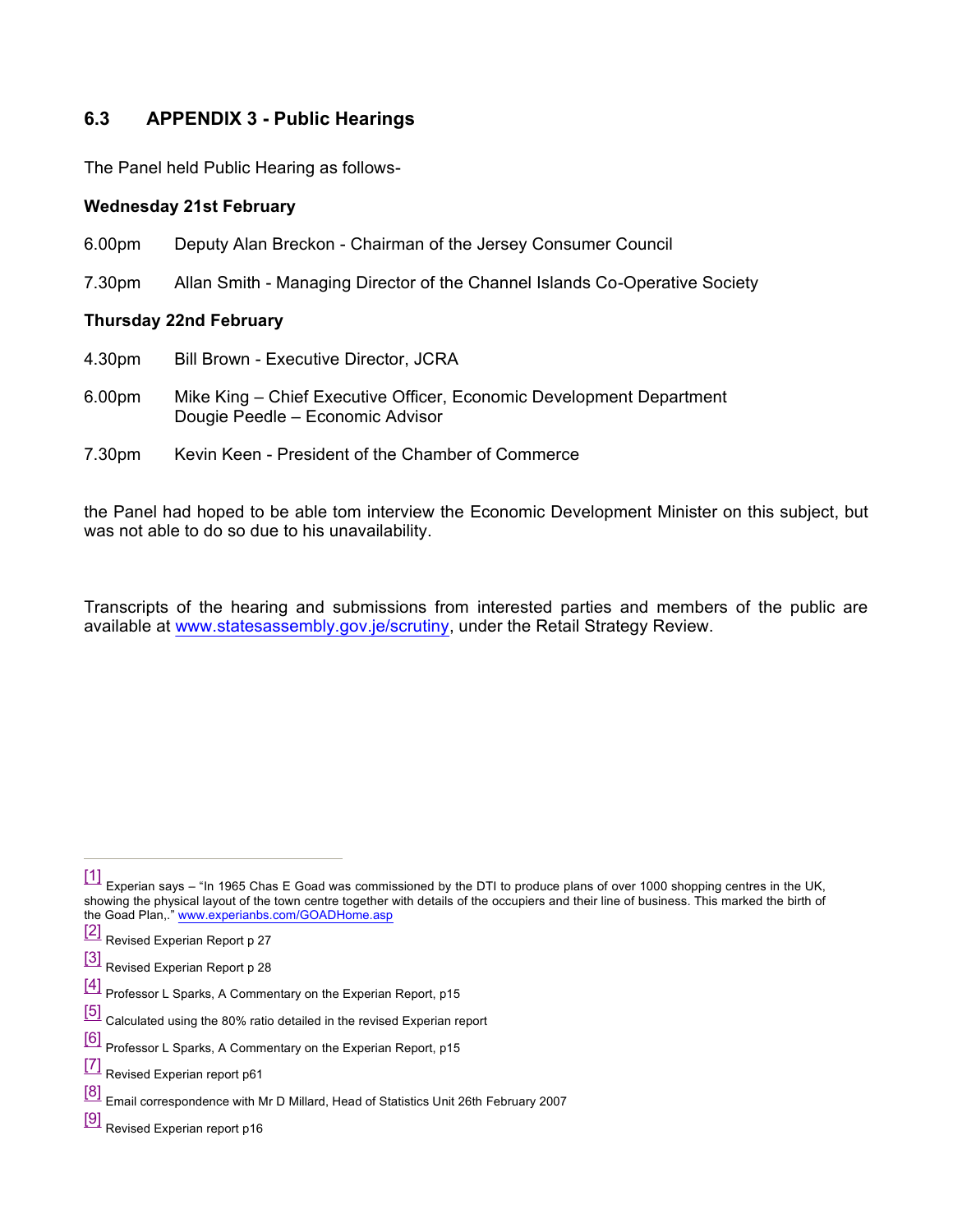- [10] Professor L Sparks, A Commentary on the Experian Report, p9 [11] Professor L Sparks, A Commentary on the Experian Report, p10 [12]<br>Retail Framework p18 [13]<br>Retail Framework p18 [14] Revised Experian report p 61 [15] Original Experian report p5 [16] Original Experian report p8 [17]<br>Revised Experian report p5 [18]<br>Revised Experian report p8  $\left[ 19\right]$  Mr K Keen, transcript of public hearing 22nd February 2007 p3  $\left[ \begin{smallmatrix} 20 \end{smallmatrix} \right]$  Mr J Hopley, transcript of public hearing 22nd February 2007 p5 [21]<br>Revised Experian report p8 [22] Revised Experian report p61 [23]<br>Revised Experian report p105 [24]<br>Revised Experian report p22 [25] Economic Development Department, Retail Framework p7 [26] Data from Statistics Unit, Household Expenditure Survey 2004/5 p94 [27] Statistics Unit, Household Expenditure Survey 2004/5 p 93 [28] Statistics Unit Household Expenditure Survey 5004/5 p94 [29] Mr D Peedle, transcript of public hearing 22nd February 2007 p23 [30] Statistics Unit, Comparison of consumer prices in Jersey and the UK: June 2005 p2 [31] Mr K Keen, Tesco the right thing for Jersey 2005 p52 [32] Statistics Unit, Comparison of consumer prices in Jersey and the UK: June 2006 p2
	- [33]<br>Revised Experian report p9
	- [34] Revised Experian report p11
	- [35] Professor L Sparks, A Commentary on the Experian Report, p22
	- [36]<br>Builders Merchant's Federation
	- [37] Economic Development Department Retail Framework p7, see also p1.
	- [38]<br>Revised Experian report, p8
	- [39] Mr K Keen, Tesco the right thing for Jersey 2005 p61
	- [40] Shoprite Group P.L.C., Interim Report for the 28 weeks ended 15 July 2006, Chairman's Statement
	- [41] See JCRA homepage <www.jcra.je>
	- [42] Economic Development Department, Economic Growth Plan p20
	- [43] Revised Experian report p9
	- [44] Economic Development Department, Retail Framework p2
	- [45] Economic Development Department, Retail Framework p1
	- [46] Mr M King and Mr D Peedle, transcript of public hearing 22nd February 2007 p11
	- [47] Mr M King and Mr D Peedle, transcript of public hearing 22nd February 2007 p16
	- [48] Economic Development Department, Retail Framework p11